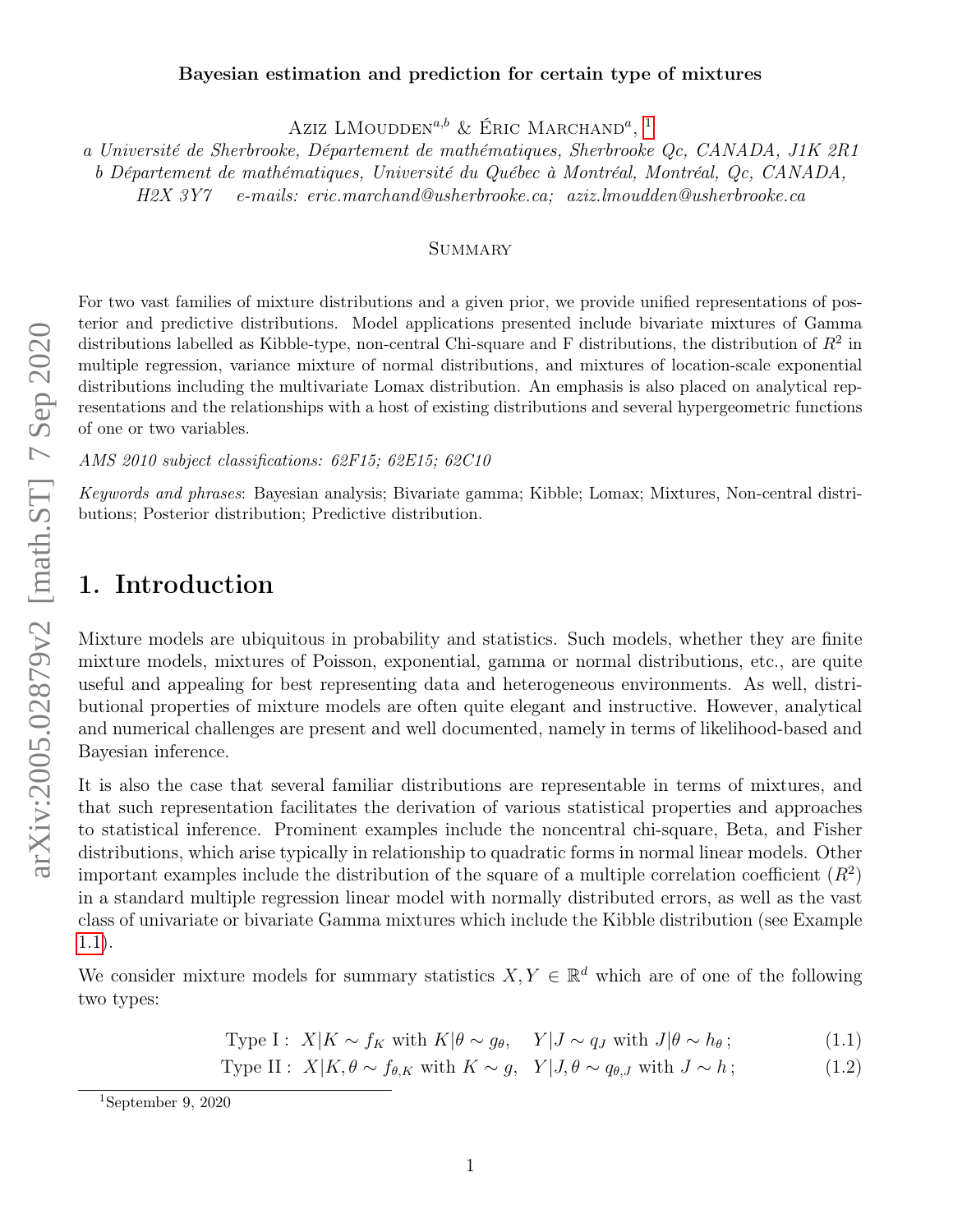The classification of these types will be adhered to and seems to be a natural way to present the various expressions and examples that make up this paper. In the above models, the mixing variables  $K, J$  will typically be either a discrete or continuous univariate distribution, but more generally  $K, J \in \mathcal{K}$  with  $\mathcal{K}$  a measurable space. The parameter  $\theta \in \mathbb{R}^p$  is unknown and a prior density will be assumed. Otherwise the densities  $f_k, f_{\theta,k}, q_j$ , and  $q_{J,\theta}$  will be assumed known (except for the value of  $\theta$ ) and absolutely continuous with respect to a  $\sigma$ -finite measure  $\nu$ . Similarly, the densities g and  $g_{\theta}$  for K, as well as h and  $h_{\theta}$  for J, will be assumed to be known and absolutely continuous with respect to a  $\sigma$ −finite measure  $\mu$ . Examples will include both discrete and continuous mixing for K and J, as well as discrete and continuous models for the conditional distributions of  $X$  and  $Y$ .

With analytical expressions (Theorem [3.1](#page-3-0) and Theorem [4.2\)](#page-8-0) for Bayesian posterior distributions for  $\theta$  based on X, as well as Bayesian predictive densities for Y based on X, we are particularly interested in eliciting the general structures driving these Bayesian solutions and illustrating the wide breadth of applications. In the illustrations, the solutions involve mixtures themselves and bring into play special functions such as Hypergeometric and Appell which are readily available in mathematical packages. They are also "exact' and do not rely on stochastic approximations (e.g., MCMC) which are omnipresent in Bayesian computing.

Much focus is placed on identifying concise representations and informative connections between distributions. Model applications that we present include bivariate mixtures of Gamma distributions that we label as Kibble-type, non-central Chi-square and F distributions, the distribution of  $R<sup>2</sup>$  in multiple regression, variance mixture of normal distributions, and mixtures of location-scale exponential distributions including the multivariate Lomax distribution. For bivariate gamma mixtures, which we focus on in Section 4, we also consider bivariate prior distributions with dependence structures, in particular as occurring under an order restriction on the parameters. The posterior and predictive distribution decompositions in this work follow familiar paths, but the analytical representations provided are nevertheless unified, useful and insightful, and lead to simplifications in Bayesian posterior analyses. This is also the case where we purposely exploit the mixture representation of a familiar distribution.

Here is a first illustration of Type I and Type II mixtures, which will be studied more generally in Sections 3 and 4 respectively, and which borrows notations presented in Section 2.

<span id="page-1-0"></span>**Example 1.1.** The Kibble bivariate gamma distribution (Wicksell, 1933; Kibble, 1941) for  $X =$  $(X_1, X_2)$ , admits the following mixture representation:

<span id="page-1-1"></span>
$$
X_i|K \stackrel{i.d}{=} G(\nu + K, \frac{1-\rho}{\lambda_i}), i = 1, 2, \text{ with } K \stackrel{d}{=} NB(\nu, 1-\rho).
$$
 (1.3)

Here  $\nu, \lambda_1, \lambda_2 > 0$ , and  $\rho \in [0, 1)$ . Such a distribution originates for instance in describing the joint distribution of sample variances generated from a bivariate normal distribution with correlation coefficient  $\rho$ . The cases  $\rho = 0$  reduce to  $X_i \stackrel{i.d}{=} G(\nu, \frac{1}{\lambda_i}), i = 1, 2$ . Now, observe that we have a Type I mixture if  $\theta = \nu$  with known  $\lambda_1, \lambda_2, \rho$ , and a Type II mixture for  $\theta = (\lambda_1, \lambda_2)$ ; or again  $\theta = (\frac{1-\rho}{\lambda_1}, \frac{1-\rho}{\lambda_2})$  $\frac{(-\rho)}{\lambda_2}$ ; with known  $\nu, \rho$ . A third type of mixture arises when  $\rho$  is unknown, but will not be further addressed in this paper. The mixing representation of the Kibble distribution has been exploited in a critical fashion for Bayesian analysis by Iliopoulos et al. (2005).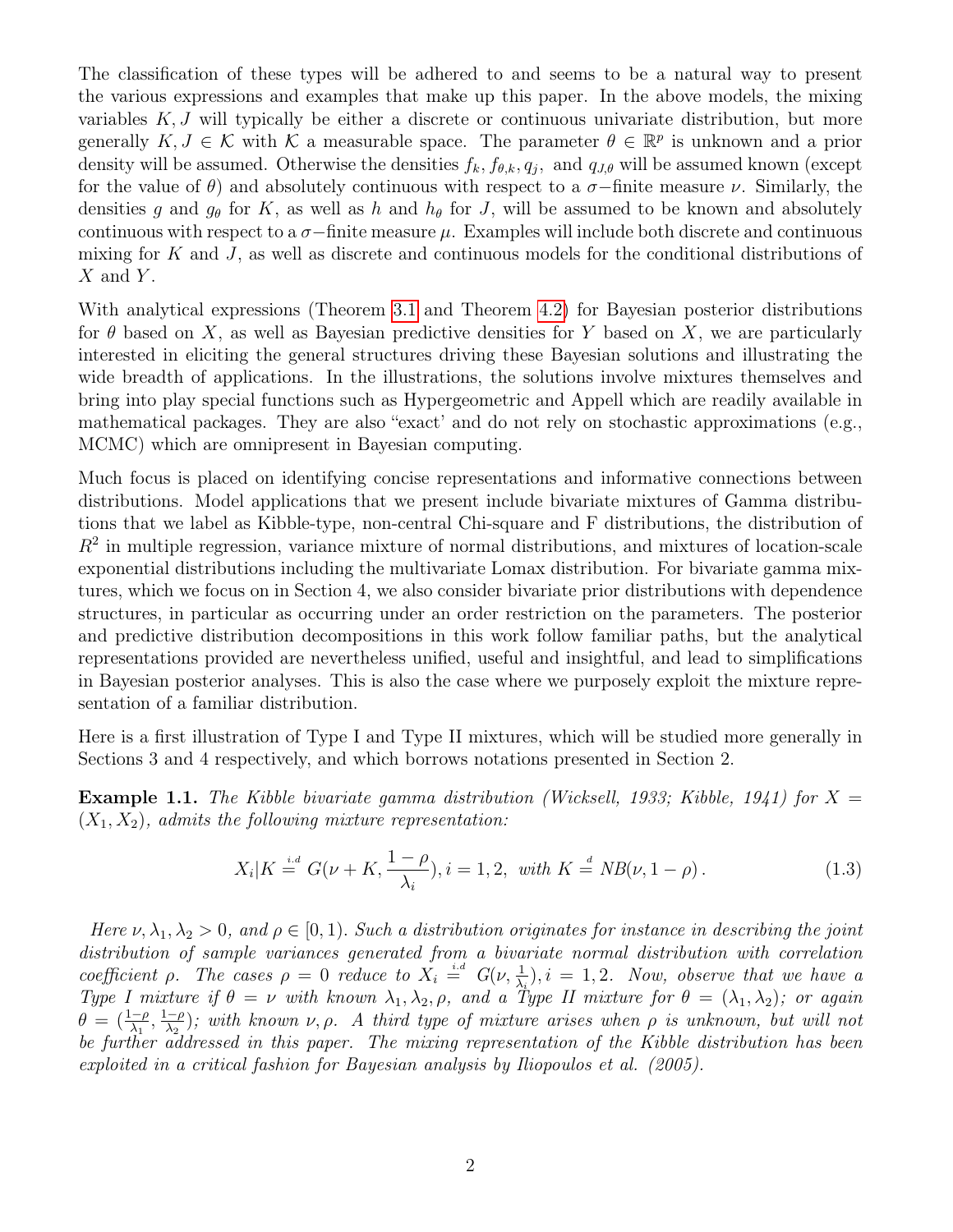#### 2. Notations and definitions

Here are some notations and definitions used throughout concerning some special functions and various distributions that appear below, related either to the model, the mixing variables, the prior, the posterior, or the predictive distribution. We will write  $X \sim f$  to indicate that the random variable X has density (or p.m.f.) f. We will also write  $f \sim D$  to signify that density f is associated with distribution D. We will the use the symbol  $\frac{d}{dx}$  to represent equality in distribution and  $\dot{=}$  for equality in distribution with independent components.

In what follows, we denote  $P(\theta)$  as the Poisson distribution with mean  $\theta$  and p.m.f. (or density)  $e^{-\theta} \theta^n$  $\frac{\partial \theta^n}{\partial n!} \mathbb{I}_{\mathbb{N}}(n)$ . We write  $N = N B(r, \xi)$ , with  $r > 0$  and  $\xi \in (0, 1)$ , to denote a negative binomial distribution with p.m.f. (or density)  $\frac{(r)_n}{n!} \xi^r (1-\xi)^n \mathbb{I}_{\mathbb{N}}(n)$ .

Throughout the paper, we define for positive real numbers  $a_1, \ldots, a_p, b_1, \ldots, b_q$ , and  $z \in \mathbb{R}$ , the generalized hypergeometric function as

$$
{}_{p}F_{q}(a_{1},...,a_{p};b_{1},...,b_{q};z) = \sum_{k=0}^{\infty} \frac{\prod_{i=1}^{p}(a_{i})_{k}}{\prod_{j=1}^{q}(b_{j})_{k}} \frac{z^{k}}{k!},
$$

with  $(\alpha)_m = \frac{\Gamma(\alpha+m)}{\Gamma(\alpha)}$  $\frac{(\alpha+m)}{\Gamma(\alpha)}$  the Pochhammer function defined here for  $\alpha > 0, m \in \mathbb{N}$ . We write  $N =$  $Hyp(a_1, \ldots, a_p; b_1, \ldots, b_q; \lambda)$ , for  $a_i > 0, b_j > 0$ , to denote a generalized hypergeometric distribution (e.g., Johnson et al., 1995) with p.m.f.

$$
P(N = n) = \frac{1}{pF_q(a_1, ..., a_p; b_1, ..., b_q; \lambda)} \frac{\prod_{i=1}^p (a_i)_n \lambda^n}{\prod_{j=1}^q (b_j)_k \ n!} \mathbb{I}_{\mathbb{N}}(n).
$$

For these distributions, we will have positive  $a_i$ 's and  $b_j$ 's, and  $\lambda$  will be non negative and in the radius of convergence of the  $p_1F_q$  function. With such a notation for instance, we could write  $X \stackrel{d}{=} \text{Hyp}(-; -; \theta)$  for  $X \stackrel{d}{=} \text{P}(\theta)$ , and  $X \stackrel{d}{=} \text{Hyp}(r; -; 1 - \xi)$  for  $X \stackrel{d}{=} \text{NB}(r, \xi)$ .

We denote  $G(a, b)$ ,  $B(a, b)$ , and  $B2(a, b, \sigma)$ , for  $a, b, \sigma > 0$ , as Gamma, Beta, and Beta type II distributions, and with densities  $\frac{(bt)^{a}e^{-bt}}{t\Gamma(a)}$  $\frac{t)^ae^{-bt}}{t\Gamma(a)}$   $I_{(0,\infty)}(t),\, \frac{\Gamma(a+b)}{\Gamma(a)\,\Gamma(b)}$  $\frac{\Gamma(a+b)}{\Gamma(a)\Gamma(b)}t^{a-1}(1-t)^{b-1}I_{(0,1)}(t),$  and  $\frac{\Gamma(a+b)\sigma^{b}}{\Gamma(a)\Gamma(b)}$  $Γ(a) Γ(b)$  $t^{a-1}$  $\frac{t^{a-1}}{(\sigma+t)^{a+b}} I_{(0,\infty)}(t),$ respectively. The latter Beta type II family includes Pareto distributions on  $\mathbb{R}_+$  for  $a = 1$ .

The Kummer distribution of type II, denoted  $K2(a, b, c, \sigma)$  for parameters  $a, c, \sigma > 0$  and  $b \in \mathbb{R}$ , is taken with density

$$
\frac{\sigma^b}{\Gamma(a)\,\psi(a,1-b,c)}\,\frac{t^{a-1}}{(t+\sigma)^{a+b}}\,e^{-ct/\sigma}\,I_{(0,\infty)}(t)\,,
$$

where  $\psi$  is the confluent hypergeometric function of type II defined for  $\gamma_1, \gamma_3 > 0$  and  $\gamma_2 \in \mathbb{R}$ as:  $\psi(\gamma_1, \gamma_2, \gamma_3) = \frac{1}{\Gamma(\gamma_1)} \int_{\mathbb{R}_+} t^{\gamma_1 - 1} (1 + t)^{\gamma_2 - \gamma_1 - 1} e^{-\gamma_3 t} dt$ . This class of distributions include Gamma distributions with choices  $b = -a$ . The class can also be extended to include cases  $c = 0, b > 0$ which correspond to  $B2(a, b, \sigma)$  distributions.

We will denote McKay's bivariate gamma distribution with parameters  $\gamma_1, \gamma_2, \gamma_3 (> 0)$  as Z =  $(Z_1, Z_2) \stackrel{d}{=} M(\gamma_1, \gamma_2, \gamma_3)$  with p.d.f.

$$
\frac{\gamma_3^{\gamma_1+\gamma_2}}{\Gamma(\gamma_1)\,\Gamma(\gamma_2)} z_1^{\gamma_1-1} (z_2-z_1)^{\gamma_2-1} e^{-\gamma_3 z_2} \mathbb{I}_{(0,\infty)}(z_1) \mathbb{I}_{(z_1,\infty)}(z_2).
$$

The distribution has a long history (e.g., McKay, 1934) and is a benchmark bivariate distribution to model durations that are ordered, It is easy to verify that the marginals are distributed as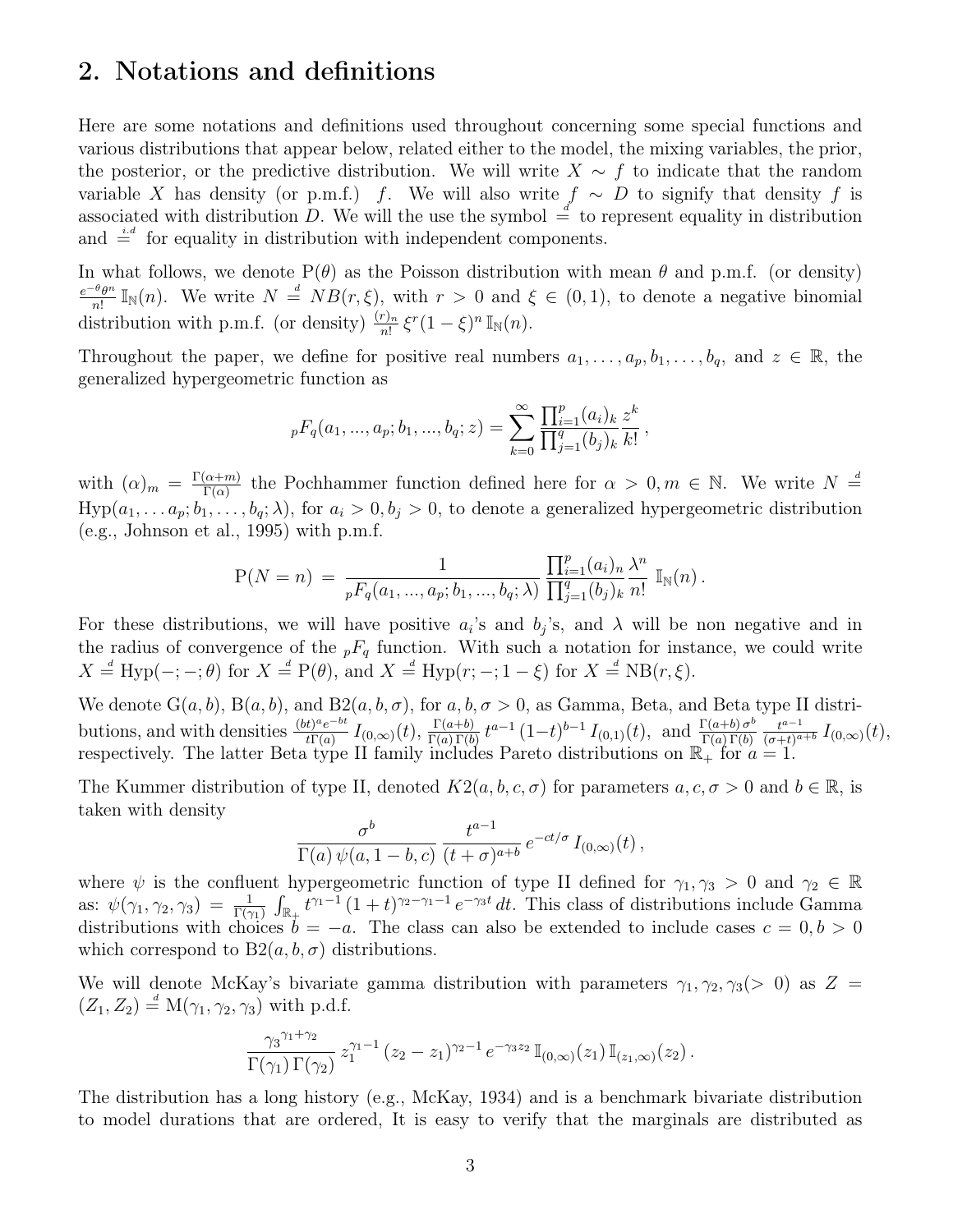$Z_1 \stackrel{d}{=} G(\gamma_1, \gamma_3)$  and  $Z_2 \stackrel{d}{=} G(\gamma_1 + \gamma_2, \gamma_3)$ , and that  $Z_1$  and  $Z_2 - Z_1$  are independently distributed, with  $Z_2 - Z_1 \stackrel{d}{=} G(\gamma_2, \gamma_3)$ . A generalization will be presented in Section 4.

## 3. Type I mixtures

We begin with Type I mixtures, providing general representations for the posterior distribution  $\theta |x$ , as well as the predictive distribution  $Y|x$ , and following up with various examples and observations.

<span id="page-3-0"></span>**Theorem 3.1.** Let  $X, Y | \theta$  be conditionally independent distributed as in [\(1.1\)](#page-0-1) and let  $\pi$  have prior density for  $\theta$  with respect to  $\sigma$ -finite measure  $\tau$ . Let  $\pi_k$  and  $f'_x$  be the densities given by

$$
\pi_k(u) = \frac{\pi(u) g_u(k)}{m_\pi(k)} \text{ and } f'_x(k) = \frac{f_k(x) m_\pi(k)}{\int_{\mathcal{K}} f_k(x) m_\pi(k) d\mu(k)}, u \in \Theta, x \in \mathbb{R}^d,
$$

with  $m_{\pi}$  the density given by

$$
m_{\pi}(k) = \int_{\Theta} g_{\theta}(k) \,\pi(\theta) \,d\tau(\theta), \, k \in \mathcal{K}.
$$

Then,

(a) The posterior distribution of  $U = \theta | x$  admits the mixture representation:

<span id="page-3-1"></span>
$$
U|K' \sim \pi_{K'}, K' \sim f'_x; \tag{3.4}
$$

(b) The Bayes predictive density of Y admits the representation:

<span id="page-3-3"></span>
$$
Y|J' \sim q_{J'}, J' \sim h'_x,\tag{3.5}
$$

with

<span id="page-3-2"></span>
$$
h'_x(j') = \int_{\mathcal{K}} q_\pi(j'|k') f'_x(k') d\mu(k'), \text{ and } q_\pi(j'|k') = \int_{\Theta} h_\theta(j') \, \pi_{k'}(\theta) d\tau(\theta).
$$
 (3.6)

Proof. (a) We have indeed

$$
\pi(\theta|x) \propto \int_{\mathcal{K}} f_k(x) g_{\theta}(k) \pi(\theta) d\mu(k)
$$
  
 
$$
\propto \int_{\mathcal{K}} f_k(x) m_{\pi}(k) \pi_k(\theta) d\mu(k) \propto \int_{\mathcal{K}} f'_k(x) \pi_k(\theta) d\mu(k).
$$

(b) The predictive density of Y, i.e. the conditional density of  $Y|x$ , is given by:

$$
q_{\pi}(y|x) = \int_{\Theta} q(y|\theta) \pi(\theta|x) d\tau(\theta)
$$
  
= 
$$
\int_{\Theta} \left( \int_{\mathcal{K}} q_{j'}(y) h_{\theta}(j') d\mu(j') \right) \left( \int_{\mathcal{K}} \pi_{k'}(\theta) f'_{x}(k') d\mu(k') \right) d\tau(\theta)
$$
  
= 
$$
\int_{\mathcal{K}} q_{j'}(y) \left( \int_{\mathcal{K}} f'_{x}(k') \int_{\Theta} h_{\theta}(j') \pi_{k'}(\theta) d\tau(\theta) d\mu(k') \right) d\mu(j'),
$$

where we have used [\(3.4\)](#page-3-1). This establishes the result.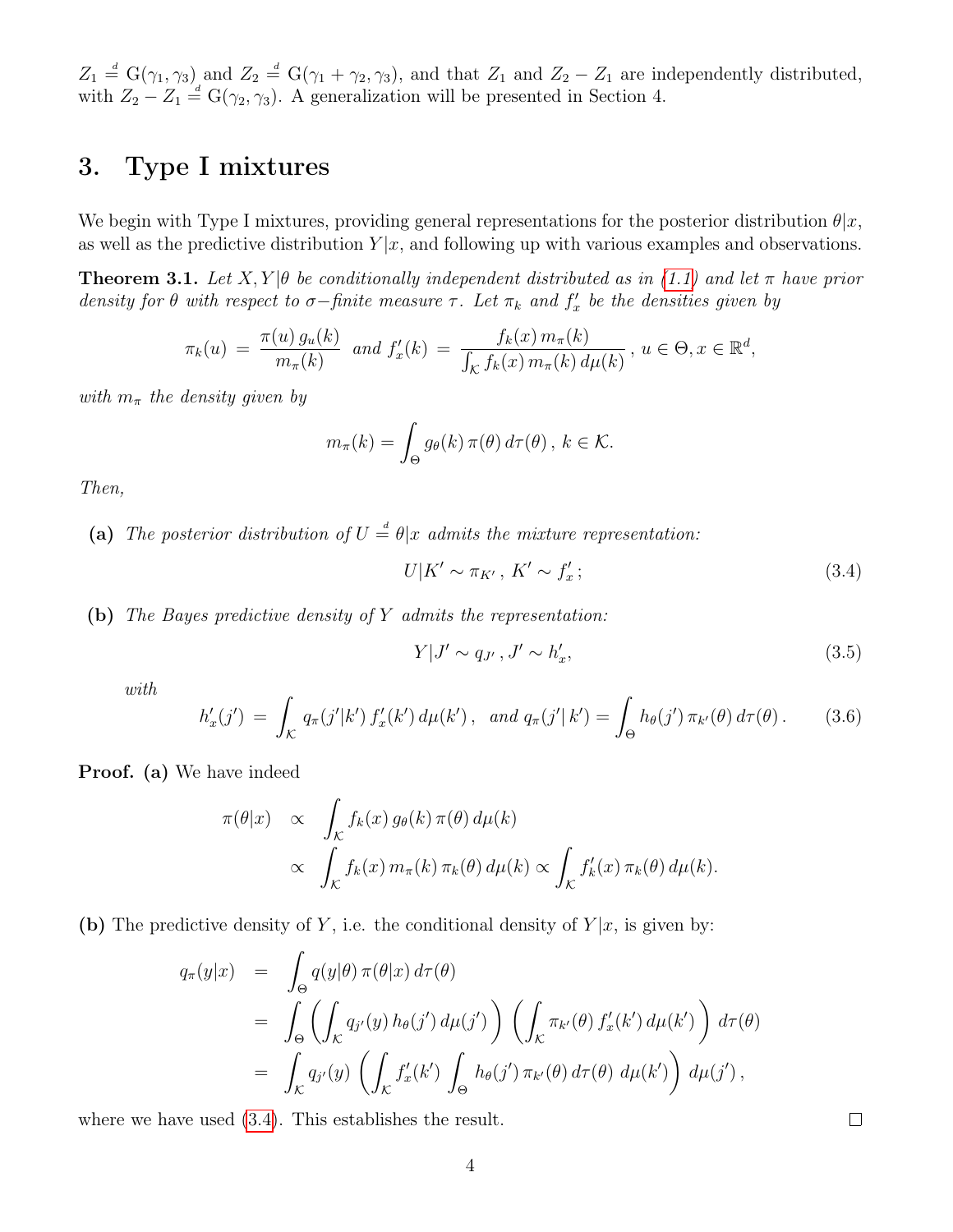**Remark [3.1](#page-3-0).** The posterior and predictive distribution representations of Theorem 3.1 are partic-ularly appealing. Indeed, observe that posterior distribution [\(3.4\)](#page-3-1) mixes the  $\pi'_{k'}s$  which correspond to the posterior density of  $\theta|X = k'$  as if one had actually observed  $K = k'$ . Moreover, the mixing density  $f'_x$  for K' is a weighted version of the marginal density  $m_\pi$  for K with weight proportional to  $f_k(x)$ .

The predictive distribution for Y mixes the same densities  $q_{J'}$  as the model density for Y, with the prior mixing density  $h_{\theta}$  replaced by the posterior mixing density  $h'_x$ . Furthermore, this mixing density is itself a mixture of the predictive (or conditional) densities  $q_{\pi}(\cdot | k')$  of J as if one had observed  $K = k'$ .

The following examples concern posterior and predictive distribution illustrations of Theorem [3.1.](#page-3-0)

<span id="page-4-1"></span>**Example 3.2.** In model [\(1.1\)](#page-0-1), consider Poisson mixing  $K|\theta = P(\theta)$  with a  $G(a, b)$  prior for  $\theta$ . From this familiar set-up, we obtain  $\pi_{k'}$  as a  $G(a + k', 1 + b)$  density and  $m_{\pi}$  as a  $NB(a, b/(1 + b))$ p.m.f. Following [\(3.4\)](#page-3-1), the posterior distribution  $\pi(\theta|x)$  is a mixture of the above  $\pi_k$ 's with mixing density on N given by

$$
f'_x(k) \propto \frac{(a)_k}{k!} \frac{b^a}{(1+b)^{a+k}} f_k(x).
$$

Now, consider the cases: (i)  $f_k = G(p/2 + k, 1/2)$ , (ii)  $f_k = B(p/2 + k, q/2)$  and (iii)  $f_k =$  $B2(p/2 + k, q/2)$ . In the context of model [\(1.1\)](#page-0-1), case (i) corresponds to a non-central chi-square distribution with p degrees of freedom and non-centrality parameter  $2\theta$   $(\chi^2_p(2\theta))$ , case (ii) to a noncentral Beta distribution with shape parameters  $p/2$ ,  $q/2$ , and non-centrality parameter  $2\theta$ , and case (iii) to the density of  $\frac{p}{q}F$ , with F distributed as a non-central F distribution with degrees of freedom p, q and non-centrality parameter 2θ. The latter two cases are essentially equivalent though and *related by the fact that*  $\frac{X}{1-X}$  $\vert \theta$  *in* (ii) *is distributed as*  $X\vert \theta$  *is in* (iii).

For  $(i)$ , we obtain

<span id="page-4-2"></span>
$$
f'_x \sim Hyp\left(a; \frac{p}{2}; \frac{x}{2(1+b)}\right). \tag{3.7}
$$

Observe that the above generalized hypergeometric distribution reduces to a  $P(\frac{x}{2(1-x)})$  $\frac{x}{2(1+b)}$ ) distribution for  $a = p/2$ . The posterior expectation can be evaluated with the help its mixture representation and standard calculations involving the above p.m.f. One obtains

<span id="page-4-0"></span>
$$
\mathbb{E}(\theta|x) = \mathbb{E}^{K'|x} {\mathbb{E}(\theta|K',x)}
$$
  
= 
$$
\mathbb{E}_{f'_x}(\frac{a+K'}{1+b})
$$
 (3.8)

$$
= \frac{a}{1+b} \left( 1 + \frac{x}{p(1+b)} \frac{{}_1F_1(a+1;p/2+1;\frac{x}{2(1+b)})}{{}_1F_1(a;p/2;\frac{x}{2(1+b)})} \right), \tag{3.9}
$$

with the case  $a = p/2$  simplifying to  $\mathbb{E}(\theta|x) = \frac{p/2}{1+b} + \frac{x/2}{(1+b)}$  $\frac{x/2}{(1+b)^2}$  as noted by Saxena and Alam (1982). For the two other cases, we obtain the mixing power series densities:

<span id="page-4-3"></span>
$$
f'_x \sim Hyp\left(a, \frac{p+q}{2}; \frac{p}{2}; \frac{x}{1+b}\right) \text{ for (ii), and } f'_x \sim Hyp\left(a, \frac{p+q}{2}; \frac{p}{2}; \frac{x}{(1+x)(1+b)}\right) \text{ for (iii).}
$$
\n(3.10)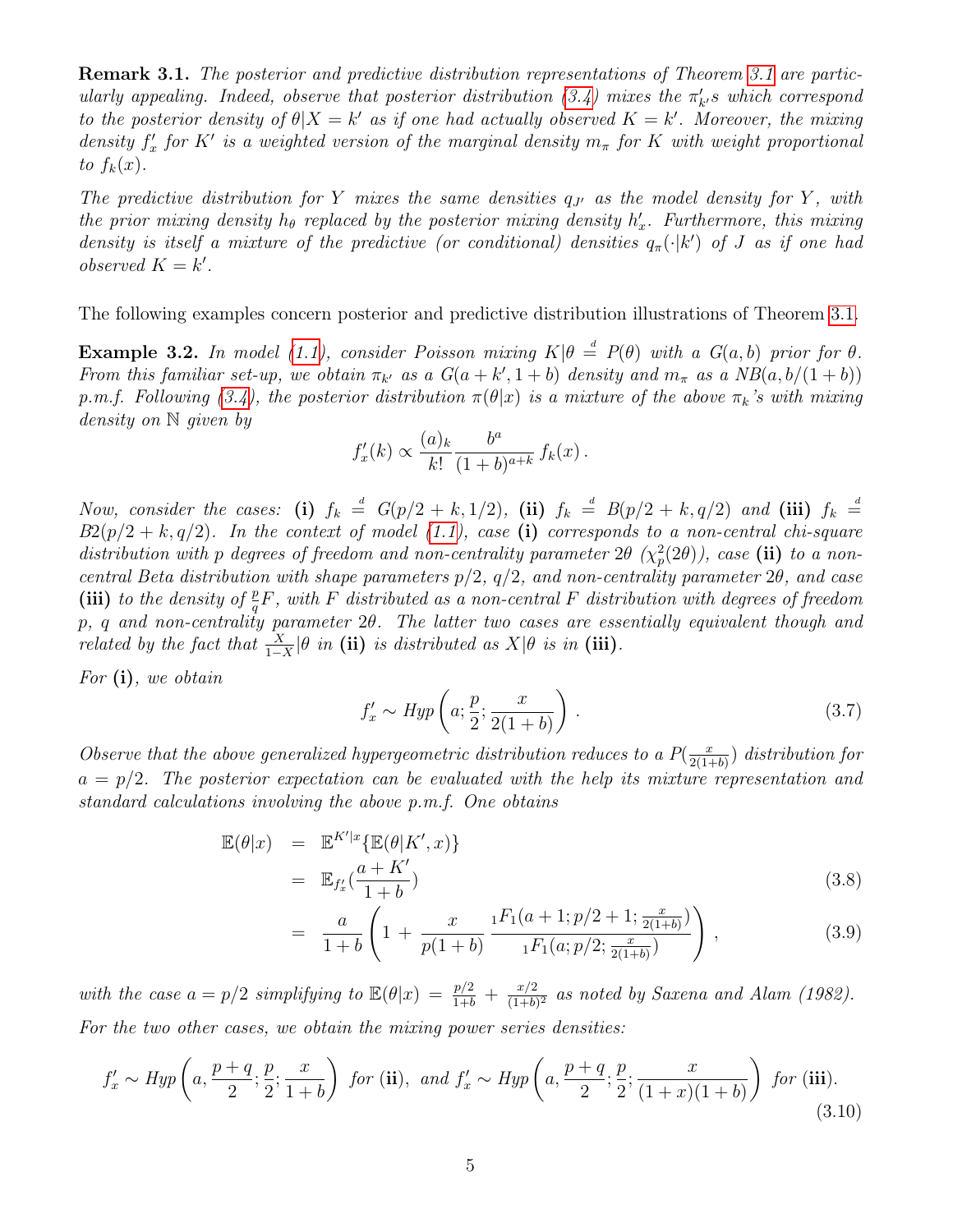Observe that the case  $a = p/2$  reduces to a NB( $\frac{p+q}{2}$ )  $\frac{+q}{2}, 1-\frac{x}{1+}$  $\frac{x}{1+b}$ ) distribution for (ii) and a NB( $\frac{p+q}{2}$  $\frac{+q}{2}, 1$ x  $\frac{x}{(1+x)(1+b)}$  distribution for (iii). The posterior expectation may be computed from [\(3.8\)](#page-4-0) with simplifications occurring for  $a = p/2$ , yielding for instance in (ii) :  $\mathbb{E}(\theta|x) = \frac{p(1+b)+qx}{2(1+b-x)}$ . Finally, we point out that the above posterior distribution representation applies as well for the improper prior choice  $\pi(\theta) = \theta^{a-1} \mathbb{I}_{(0,\infty)}(\theta)$  (i.e.,  $b = 0$ ), with  $m_{\pi}$  not a p.m.f., but given by  $m_{\pi}(k) \propto \frac{(a)_k}{k!}$  $\frac{a_{k}}{k!}$ .

<span id="page-5-0"></span>Example 3.3. Turning now to predictive densities with the same set-up as in Example [3.2,](#page-4-1) we consider  $Y|\theta$  distributed identically to  $X|\theta$  (i.e,  $q_j = f_j$  and  $g_{\theta} = h_{\theta}$ ). For  $Y|\theta = \chi^2_p(2\theta)$  (i.e., case  $(i)$ ), Theorem [3.1](#page-3-0) tells us that the Bayes predictive density of Y admits the mixture representation:  $Y|J' \stackrel{d}{=} G(p/2+J',2)$  with  $J' \sim h'_x$  given in [\(3.6\)](#page-3-2). The latter admits itself the mixture representation

$$
J'|K' \stackrel{d}{=} NB(a+K', \frac{1+b}{2+b}), \ K' \sim f'_x \ \text{as in } (3.7), \tag{3.11}
$$

 $\overline{1}$ 

with the former being the Bayes predictive density of  $J' \stackrel{d}{=} P(\theta)$  based on  $K' \stackrel{d}{=} P(\theta)$  and prior  $\theta \stackrel{d}{=} G(a, b)$ . Alternatively represented, the mixing p.m.f. for J' may be expressed as

$$
h'_{x}(j') = \sum_{k'} \frac{(a+k')_{j'}}{j'!} \left(\frac{1+b}{2+b}\right)^{a+k'} \left(\frac{1}{2+b}\right)^{j'} \frac{(a)_{k'}}{k'! \left(\frac{p}{2}\right)_{k'}} \frac{\left(\frac{x}{2(1+b)}\right)^{k'}}{1F_{1}(a;p/2; \frac{x}{2(1+b)})}
$$
  

$$
= \sum_{k'} \frac{(a+j')_{k'}}{j'!} \left(\frac{1+b}{2+b}\right)^{a} \left(\frac{1}{2+b}\right)^{j'} \frac{(a)_{j'}}{k'! \left(\frac{p}{2}\right)_{k'}} \frac{\left(\frac{x}{2(2+b)}\right)^{k'}}{1F_{1}(a;p/2; \frac{x}{2(1+b)})}
$$
  

$$
= \frac{(a)_{j'}}{j'!} \left(\frac{1+b}{2+b}\right)^{a} \left(\frac{1}{2+b}\right)^{j'} \frac{1F_{1}(a+j';p/2; \frac{x}{2(2+b)})}{1F_{1}(a;p/2; \frac{x}{2(1+b)})},
$$

which also can be viewed directly as a weighted  $NB(a, \frac{1+b}{2+b})$  p.m.f.

The non-central Beta and Fisher distributions are similar. For instance, in the former case with  $X|\theta$  and  $Y|\theta$  identically distributed with  $Y|J \stackrel{d}{=} B(p/2+J,q/2)$  and  $J \stackrel{d}{=} P(\theta)$ , predictive densities associated with  $G(a, b)$  priors are also distributed as mixtures

$$
Y|J' \stackrel{d}{=} B(p/2+J', q/2), \text{ with } J'|K' \stackrel{d}{=} NB(a+K', \frac{1+b}{2+b}), \ K' \sim f'_x \text{ as in (3.10)}.
$$

For the mixing  $p.m.f.$  of  $J'$ , a development as above yields the expression:

$$
h'_x(j') ~=~ \frac{(a)_{j'}}{j'!}{\,} \frac{(1+b)}{(2+b)}^a{\,} \frac{1}{(2+b)}^{j'}{\,} \frac{{}_2F_1(a+j',(p+q)/2;p/2;\frac{x}{2+b})}{{}_2F_1(a,(p+q)/2;p/2;\frac{x}{1+b})}{\,}.
$$

**Example 3.4.** A doubly non-central F distribution is a type I mixture (e.g., Bulgren, 1971) with  $X \in \mathbb{R}_+$  and  $K = (K_1, K_2) \in \mathbb{N}^2$  admitting the representation

<span id="page-5-1"></span>
$$
X|K \stackrel{d}{=} B2\left(\frac{\nu_1}{2} + K_1, \frac{\nu_2}{2} + K_2, \frac{\nu_2}{\nu_1}\right) \text{ with } K_1, K_2|\theta \stackrel{i.d}{=} P(\frac{\theta_1}{2}) \text{ and } P(\frac{\theta_2}{2}). \tag{3.12}
$$

Such a distribution arises naturally as a multiple of the ratio of two independent noncentral chisquared distributions, and reduces to a non-central F for  $\theta_2 = 0$ . Consider now the application of Theorem [3.1](#page-3-0) for the prior  $\theta_i \stackrel{i.d}{=} G(a_i, b_i), i = 1, 2$ , with  $a_1, a_2, b_1, b_2 > 0$ , where we have the familiar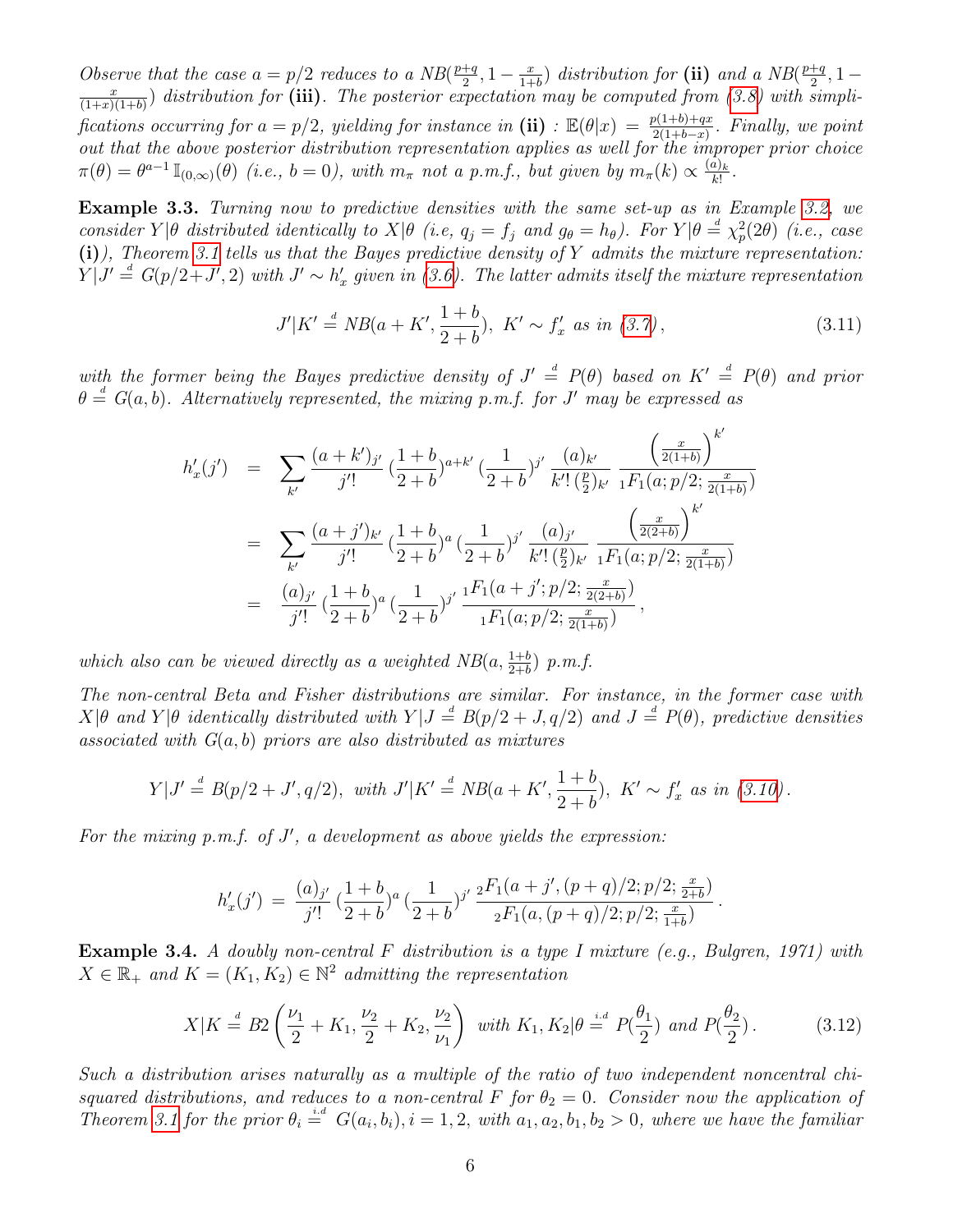representations of  $\pi_k(\theta_1, \theta_2)$  as the joint density of independent  $G(a_i + k_i, 1 + b_i)$ ,  $i = 1, 2$ , distributions, and of  $m_\pi(k_1, k_2)$  as the joint p.m.f. of independent  $NB(a_i, \frac{b_i}{1+b_i})$  $\frac{b_i}{1+b_i}$ ,  $i = 1, 2$ , distributions. Representation [\(3.4\)](#page-3-1) tells us that the posterior distribution of  $(\theta_1, \theta_2)$  is a mixture of the  $\pi_K$ 's with mixing density

<span id="page-6-0"></span>
$$
f_x'(k) \propto f_k(x) m_{\pi}(k)
$$
  
\n
$$
\propto \frac{\left(\frac{\nu_1 + \nu_2}{2}\right)_{k_1 + k_2} (a_1)_{k_1} (a_2)_{k_2}}{\left(\frac{\nu_1}{2}\right)_{k_1} \left(\frac{\nu_2}{2}\right)_{k_2} k_1! k_2!} (\beta_1)^{k_1} (\beta_2)^{k_2} I_{\mathbb{N}^2}(k_1, k_2)
$$
  
\n
$$
\Rightarrow f_x'(k) = \frac{\left(\frac{\nu_1 + \nu_2}{2}\right)_{k_1 + k_2} (a_1)_{k_1} (a_2)_{k_2}}{F_2\left(\frac{\nu_1 + \nu_2}{2}; a_1, a_2; \frac{\nu_1}{2}, \frac{\nu_2}{2}; \beta_1, \beta_2\right)} \frac{1}{\left(\frac{\nu_1}{2}\right)_{k_1} \left(\frac{\nu_2}{2}\right)_{k_2} k_1! k_2!} (\beta_1)^{k_1} (\beta_2)^{k_2} I_{\mathbb{N}^2}(k), \quad (3.13)
$$

with  $\beta_1 = \frac{x}{\binom{v_2}{x}}$  $\frac{x}{(\frac{\nu_2}{\nu_1}+x)(1+b_1)}, \ \beta_2 = \frac{\nu_2/\nu_1}{(\frac{\nu_2}{\nu_1}+x)(1+b_1)}$  $\frac{\nu_2/\nu_1}{(\frac{\nu_2}{\nu_1}+x)(1+b_2)}$ , and where  $F_2$  is the Appell function of the second kind given by

$$
F_2(\gamma_1; \gamma_2, \gamma_3; \gamma_4, \gamma_5; w, z) = \sum_{m=0}^{\infty} \sum_{n=0}^{\infty} \frac{(\gamma_1)_{m+n} (\gamma_2)_m (\gamma_3)_n}{m! n! (\gamma_4)_m (\gamma_5)_n} w^m z^n.
$$

The bivariate p.m.f.  $f'_x$  in [\(3.13\)](#page-6-0) and how it is arisen here are of interest. It is a bivariate power series p.m.f. generated by the coefficients of the Appell  $F_2$  function and will be bona fide p.m.f. for  $\beta_1, \beta_2 > 0$  and  $\beta_1 + \beta_2 < 1$ . Appell's  $F_1$  function appears in a similar way, again in a Bayesian framework, as a bivariate discrete distribution called Bailey by Laurent (2012) (see also Jones & Marchand, 2019 for another derivation). For the particular case  $a_i = \nu_i/2$ ,  $i = 1, 2$ , the p.m.f. in [\(3.13\)](#page-6-0) simplifies and the corresponding random pair  $(K'_1, K'_2)$ , admits the stochastic representation:  $K'_1 \sim NB(a_1 + a_2, 1 - p_1)$  and  $K'_2|K'_1 \sim NB(a_1 + a_2 + K'_1, p_2)$  with  $p_1 = \beta_1/(1 - \beta_2)$  and  $p_2 = 1 - \beta_2$ .

Turning to the predictive density, consider  $Y|\theta$  distributed as  $X|\theta$  and the same prior on  $\theta$  as above. Similarly to Example [3.3,](#page-5-0) which shares the same Poisson mixing and gamma prior, we obtain from Theorem [3.1](#page-3-0) and  $(3.5)$ , that the predictive density for Y admits the representation

<span id="page-6-1"></span>
$$
Y|J' \stackrel{d}{=} B2\left(\frac{\nu_1}{2} + J_1', \frac{\nu_2}{2} + J_2', \frac{\nu_2}{\nu_1}\right), \text{ with } J_i'|K' \stackrel{i.d}{=} NB(a+K_i', \frac{1+b_i}{2+b_i}), \ K' \sim f'_x \text{ as in (3.13)}.
$$

We point out that, if the distribution of  $Y|\theta$  is of the same type as that of  $X|\theta$  (in [3.12\)](#page-5-1) with associated degrees of freedom  $\nu'_1$  and  $\nu'_2$  instead of  $\nu_1$  and  $\nu_2$ , the only change in the previous expression is to replace the  $\nu_i$ 's by the  $\nu'_i$ 's for the distribution of Y|J'. When applicable, a similar observation applies to the other examples of this section.

<span id="page-6-2"></span>**Example 3.5.** Consider univariate Gamma mixtures with  $X|K \stackrel{d}{=} G(\alpha,K)$  in model [\(1.1\)](#page-0-1), with the mixing distribution  $K|\theta \stackrel{d}{=} G(a,\theta)$  and prior  $\theta \stackrel{d}{=} G(c,b)$ , with known  $\alpha, a, b, c$ . Theorem [3.1](#page-3-0) applies and tells us that the posterior distribution  $\theta |x$  is a mixture of  $\pi_{K'} \sim G(a + c, K' + b)$  making use of a familiar posterior distribution for gamma models with gamma priors. In evaluating the mixing density  $f'_x$  of K' given in [\(3.4\)](#page-3-1), it is easy to verify that  $m_\pi \sim B2(a, c, b)$  and one thus obtains

$$
f'_x(k) \propto m_\pi(k) f_k(x) \propto \frac{k^{a+\alpha-1}}{(k+b)^{a+c}} e^{-xk} \mathbb{I}_{(0,\infty)}(x)
$$
,

which corresponds to a Kummer  $K2(a + \alpha, c - \alpha, bx, b)$  distribution as defined in Section 2.

Now consider the Bayesian predictive density for the Gamma mixture  $Y|J = G(\alpha',J)$  and  $J|\theta = \frac{d}{d\beta}$  $G(a', \theta)$ , which includes the particular case of identically distributed  $Y|\theta$  and  $X|\theta$  for  $\alpha' = \alpha$  and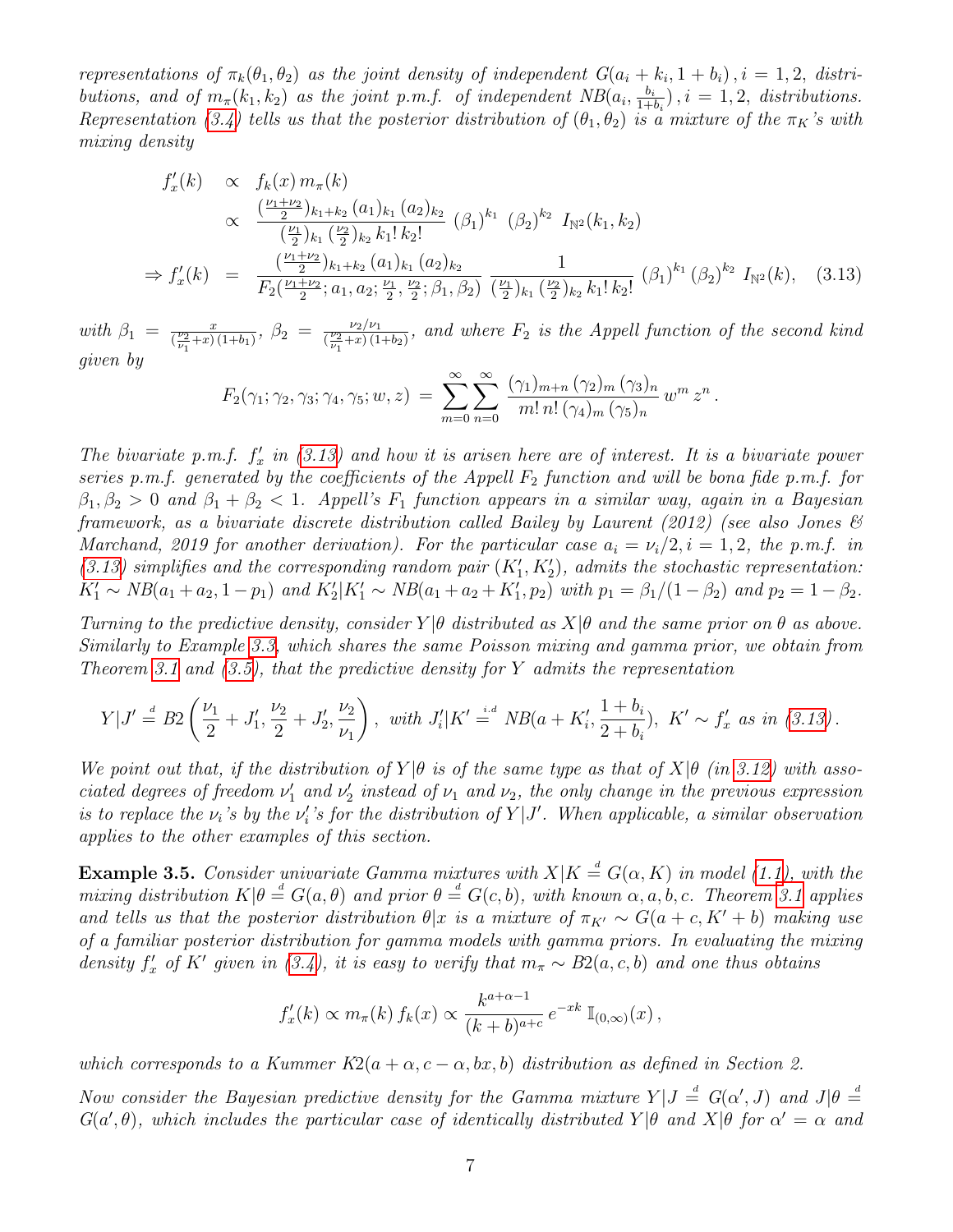$a' = a$ . Observe that the density  $q_{\pi}(\cdot | k')$  is that of  $J|K = k'$  for the set-up  $J|\theta \stackrel{d}{=} G(a', \theta)$ ,  $K|\theta \stackrel{d}{=}$  $G(a, \theta)$  independently distributed, and with  $\theta \stackrel{d}{=} G(c, b)$ . A calculation (e.g., Aitchison & Dunsmore, 1975) yields  $q_{\pi}(\cdot|k') = B2(a', a+c, b+k')$ . With the above, it follows from Theorem [3.1](#page-3-0) that the predictive distribution for Y admits the representation:

$$
Y|J' \stackrel{d}{=} G(\alpha',J'), \text{ with } J'|K' \stackrel{d}{=} B2(a',a+c,b+K') \text{ and } K' \stackrel{d}{=} K2(a+\alpha,c-\alpha,bx,b).
$$

An alternative representation comes from simply evaluating the marginal density  $h'_x$  of  $J'$ . A calculation gives:

$$
h'_x(j') = \frac{\Gamma(a'+a+c)}{\Gamma(a')\Gamma(a+c)} \frac{b^{c-\alpha}j'^{(a'-1)}}{(j'+b)^{a'+c-\alpha}} \frac{\psi(a+\alpha, 1+\alpha-a'-c, jx+bx)}{\psi(a+\alpha, 1+\alpha-c, bx)} \mathbb{I}_{(0,\infty)}(j'),
$$

with  $\psi$  the confluent hypergeometric function of type II as defined in Section 2.

The final application of Theorem [3.1](#page-3-0) concerns the coefficient of determination in a standard multiple regression context.

**Example 3.6.** Consider a coefficient of determination  $X = R_1^2$ , or square of a multiple correlation coefficient, that arises for a sample of size  $n_1$  from  $Z = (Z_1, \ldots, Z_m)^\top$ , with  $n_1 > m > 1$ , and the regression of  $Z_1$  based on  $Z_2, \ldots, Z_m$ . For more details on the underlying distributional theory, see for instance Muirhead (1982). It is well known that the distribution of X is a Type I mixture  $(1.1)$ with

$$
X|K \stackrel{d}{=} B\left(\frac{m-1}{2} + K, \frac{n_1 - m + 1}{2}\right), \text{ with } K|\theta \stackrel{d}{=} NB\left(\frac{n_1 - 1}{2}, 1 - \theta\right),
$$

with  $\theta = \rho^2$  is the theoretical squared multiple correlation coefficient. As in Marchand (2001), a convenient prior on  $\theta$  is a Beta prior and it leads along with the negative binomial distributed  $K|\theta$  to a conjugate posterior. Specifically, we obtain for  $\theta = B(a, b)$  the posterior density  $\pi_K \sim$  $B(a+K, b+(n_1-1)/2)$ , as well as the marginal p.m.f.

$$
m_{\pi}(k) = \int_{(0,1)} \frac{\Gamma(a+b)}{\Gamma(a)\Gamma(b)} \theta^{a-1} (1-\theta)^{b-1} \frac{\Gamma(\frac{n_1-1}{2}+k)}{k! \Gamma(\frac{n_1-1}{2})} \theta^k (1-\theta)^{(n_1-1)/2} d\theta
$$
  
= 
$$
\frac{(\frac{n_1-1}{2})_k (a)_k}{k! (a+b+\frac{n_1-1}{2})_k} \frac{(b)_{(n_1-1)/2}}{(a+b)_{(n_1-1)/2}}, \text{ for } k \in \mathbb{N}.
$$

Theorem [3.1](#page-3-0) tells us that the posterior distribution  $\theta | x$  is a mixture of the  $\pi_k$ 's with mixing

$$
f'_x(k) \propto f_k(x) m_\pi(k)
$$
  
\n
$$
\propto \frac{\left(\frac{n_1-1}{2}\right)_k}{\left(\frac{m-1}{2}\right)_k} x^k \frac{\left(\frac{n_1-1}{2}\right)_k (a)_k}{k! (a+b+\frac{n_1-1}{2})_k}
$$
  
\n
$$
\Rightarrow f'_x \sim Hyp\left(\frac{n_1-1}{2}, \frac{n_1-1}{2}, a; \frac{m-1}{2}, a+b+\frac{n_1-1}{2}; x\right).
$$
 (3.14)

The result, which we have derived from the general context of Theorem [3.1](#page-3-0) was obtained by Marchand (2001) in this specific set-up. In doing so, he defined such Beta mixtures as HyperBeta and also provided several graphs of prior-posterior densities for varying prior parameters a, b, sample size n, and observed values of X.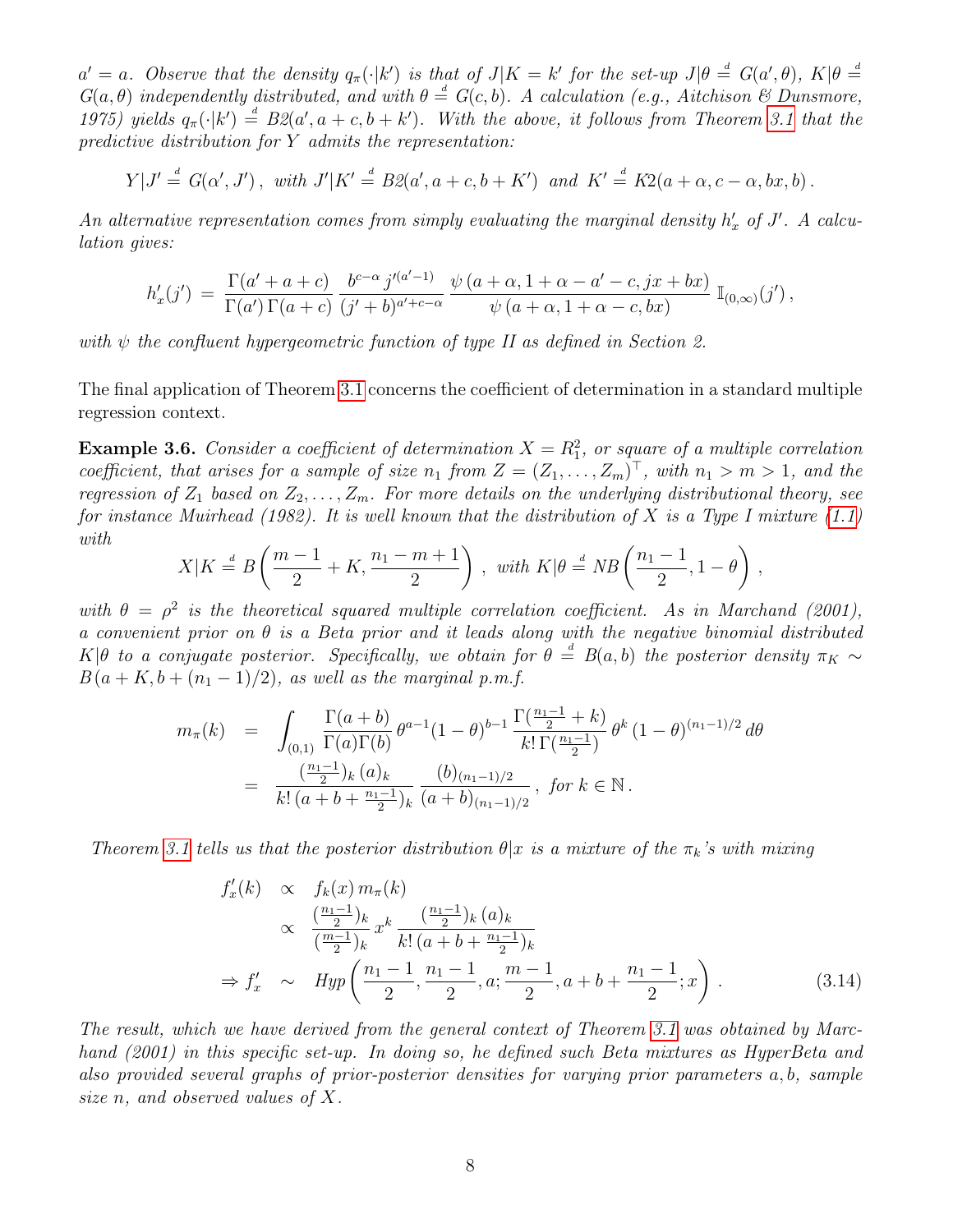For the predictive density of a future  $Y = R_2^2$  distributed as X but allowing for a possibly different sample size  $n_2$ , expression [\(3.5\)](#page-3-3) tells us that such a predictive density admits the mixture representation:

<span id="page-8-1"></span>
$$
Y|J' \stackrel{d}{=} B(\frac{m-1}{2} + J', \frac{n_2 - m + 1}{2}), J'|k' \sim q_\pi(\cdot|k'), \text{ and } K' \sim f'_x \text{ as in (3.14), with } (3.15)
$$

 $q_{\pi}(\cdot|k')$  the predictive density for  $J'|\theta \stackrel{d}{=} NB(\frac{n_2-1}{2})$  $\frac{m-1}{2}$ , 1 –  $\theta$ ) based on  $K'|\theta \stackrel{d}{=} NB(\frac{n_1-1}{2})$  $\frac{-1}{2}$ , 1 –  $\theta$ ) and prior  $\theta \stackrel{d}{=} B(a, b)$ . An evaluation of [\(3.6\)](#page-3-2) yields

$$
q_{\pi}(j'|k') = \int_0^1 \frac{\left(\frac{n_2-1}{2}\right)_{j'}}{j'!} \theta^{j'} (1-\theta)^{(n_2-1)/2} \frac{\Gamma(a+k'+b+\frac{n_1-1}{2})}{\Gamma(a+k')\Gamma(b+\frac{n_1-1}{2})} \theta^{a+k'-1} (1-\theta)^{b+(n_1-1)/2-1} d\theta
$$
  
= 
$$
\frac{\Gamma(b+(n_1+n_2)/2-1)\Gamma(a+k'+b+\frac{n_1-1}{2})}{\Gamma(a+k'+b+(n_1+n_2)/2-1)\Gamma(b+\frac{n_1-1}{2})} \frac{\left(\frac{n_2-1}{2}\right)_{j'} (a+k')_{j'}}{j'! (a+k'+b+(n_1+n_2)/2-1)_{j'}}, \text{ for } j' \in \mathbb{N}.
$$

It is worth noting that the above belongs to the class of p.m.f.'s of the form  $p(n) = \frac{1}{2F_1(a,b;c,1)}$  $(a)_n (b)_n$  $\frac{a)_{n}\, (b)_{n}}{(c)_{n}\, n!} \, \mathbb{I}_{\mathbb{N}}(n)$ with  $a, b, c > 0$ ,  $c > a + b$ , and as  ${}_2F_1(a, b; c; 1) = \frac{\Gamma(c)\Gamma(c-a-b)}{\Gamma(c-a)\Gamma(c-b)}$ .

As a complement to the above, we briefly illustrate the usefulness of the predictive density [\(3.15\)](#page-8-1) for visualizing how concordant or discordant the sample coefficients of determination  $X = R_1^2$  and  $Y = R_2^2$  can be when arising from studies set under the same conditions. Such a comparison also relates to the degree to which a second study replicates or not the results of an initial study when focusing on the  $R^2$  summaries. Consider Figure 1 where both posterior densities for  $\rho^2$  and predictive densities for  $Y = R_2^2$  are drawn for  $X = R_1^2 = 0.25, 0.50,$  a B(3,5) prior, and sample sizes  $n_1 = 27, n_2 = 31$ . The variability in the Bayesian predictive distributions is indeed quite significant, stemming of course from posterior uncertainty as well as model uncertainty. Further illustrating and for further interpretation of Figure 1, we record the expectations and standard deviations under the predictive densities:  $\mathbb{E}(R_2^2|R_1^2=0.25) \approx 0.323$ ,  $\sigma(R_2^2|R_1^2=0.25) \approx 0.159$ ,  $\mathbb{E}(R_2^2|R_1^2=0.50) \approx 0.431$ , and  $\sigma(R_2^2|R_1^2=0.50)$ ,  $\approx 0.170$ , as well as the selected probabilities  $\mathbb{P}(R_2^2 > 0.40 | R_1^2 = 0.25) \approx 0.310$  and  $\mathbb{P}(R_2^2 < 0.10 | R_1^2 = 0.25) \approx 0.087$ .

## 4. Type II mixtures

We consider now Type II mixtures, provide general representations for the posterior distribution  $\theta |x$ , as well as the predictive distribution  $Y|x$ , and continue with various examples and observations.

<span id="page-8-0"></span>**Theorem 4.2.** Let  $X, Y | \theta$  be conditionally independent distributed as in [\(1.2\)](#page-0-1) and let  $\pi$  have prior density for  $\theta$  with respect to  $\sigma$ -finite measure  $\tau$ . Let  $\pi_{k,x}$  and  $g_{\pi,x}$  be respectively the conditional distribution densities of  $\theta |x, k$  and  $k|x$  given by

$$
\pi_{k,x}(\theta) = \frac{\pi(\theta) f_{\theta,k}(x)}{m_{\pi,k}(x)} \text{ and } g_{\pi,x}(k) = \frac{g(k) m_{\pi,k}(x)}{\int_{\mathcal{K}} g(k) m_{\pi,k}(x) d\mu(k)}, \theta \in \Theta, x \in \mathbb{R}^d, k \in \mathcal{K},
$$

with  $m_{\pi,k}$  given by

$$
m_{\pi,k}(x) = \int_{\Theta} f_{\theta,k}(x) \,\pi(\theta) \,d\tau(\theta).
$$

Then,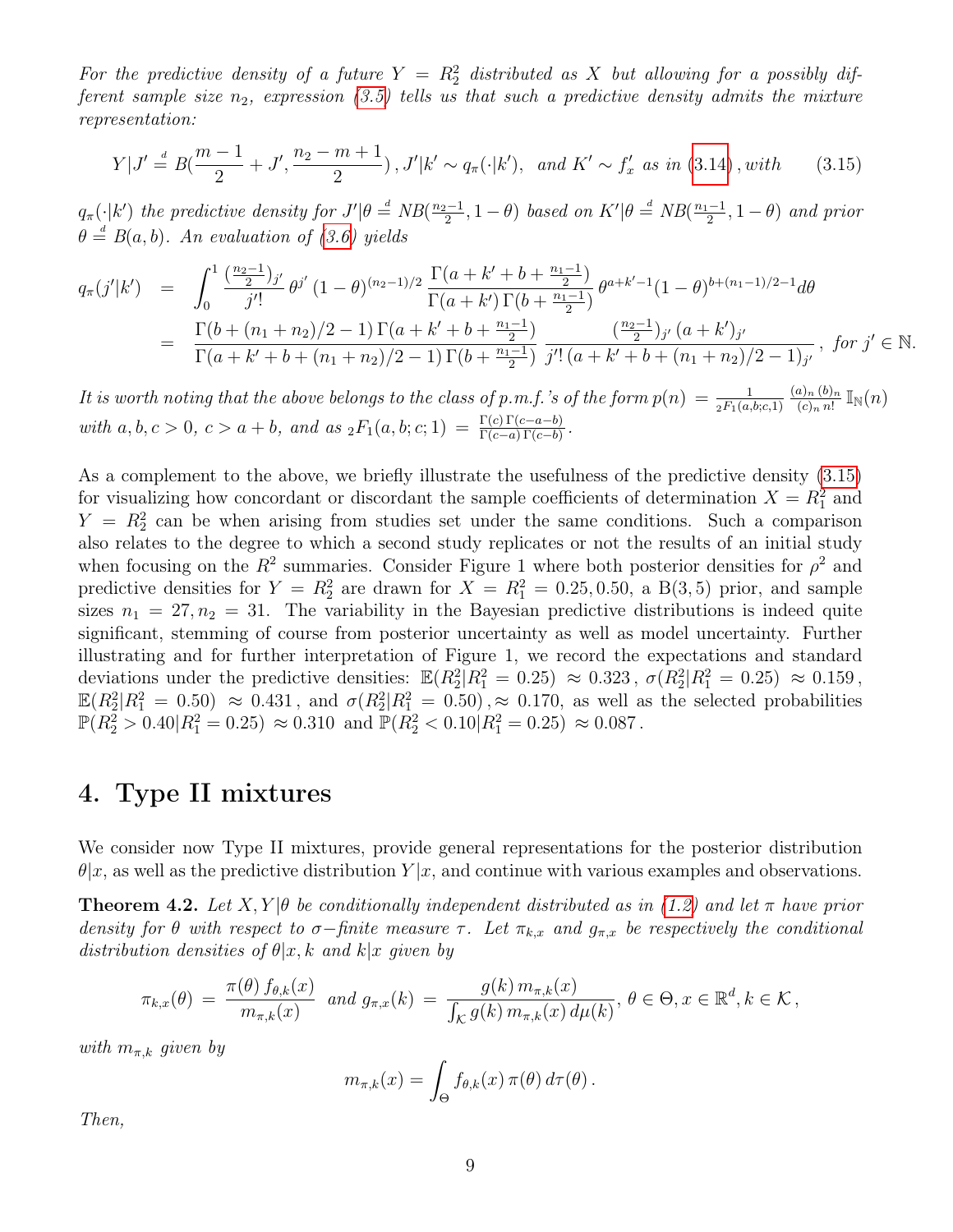

Figure 1: Bayesian predictive densities  $q_{\pi}$  for a future  $R_2^2$  ( $n_2 = 31$ ) based on two values of  $R_1^2$  $(n_1 = 27)$ , and a B $(3, 5)$  prior.

(a) The posterior distribution  $U = \theta | x$  admits the mixture representation:

<span id="page-9-0"></span>
$$
U|K' \sim \pi_{K',x}, K' \sim g_{\pi,x};\tag{4.16}
$$

(b) The Bayes predictive density of Y admits the representation:

<span id="page-9-2"></span>
$$
Y|J', K' \sim q_{\pi}(\cdot|J', K'), J' \sim h, K' \sim g_{\pi, x} \text{ independent},\tag{4.17}
$$

with

<span id="page-9-3"></span>
$$
q_{\pi}(y|j',k') = \int_{\Theta} q_{\theta,j'}(y) \, \pi_{k',x}(\theta) \, d\tau(\theta). \tag{4.18}
$$

An alternative equivalent representation is:

$$
Y|J' \sim q'_{x,J'}
$$
,  $J' \sim h$ ,

with

$$
q'_{x,j'}(y) = \int_{\mathcal{K}} q_{\pi}(y|j',k') g_{\pi,x}(k') d\mu(k') .
$$

Proof. (a) We have indeed

<span id="page-9-1"></span>
$$
\pi(\theta|x) = \int_{\mathcal{K}} \pi(\theta|x,k) g_{\pi,x}(k) d\mu(k),
$$

with

$$
\pi(\theta|x,k) = \frac{\pi(\theta) f_{\theta,k}(x) g(k)}{\int_{\Theta} \pi(\theta) f_{\theta,k}(x) g(k) d\tau(\theta)} = \pi_{k,x}(\theta),
$$

and 
$$
g_{\pi,x}(k) \propto \int_{\Theta} f_{\theta,k}(x) g(k) \pi(\theta) d\tau(\theta) = g(k) m_{\pi,k}(x)
$$
,

which establishes [\(4.16\)](#page-9-0).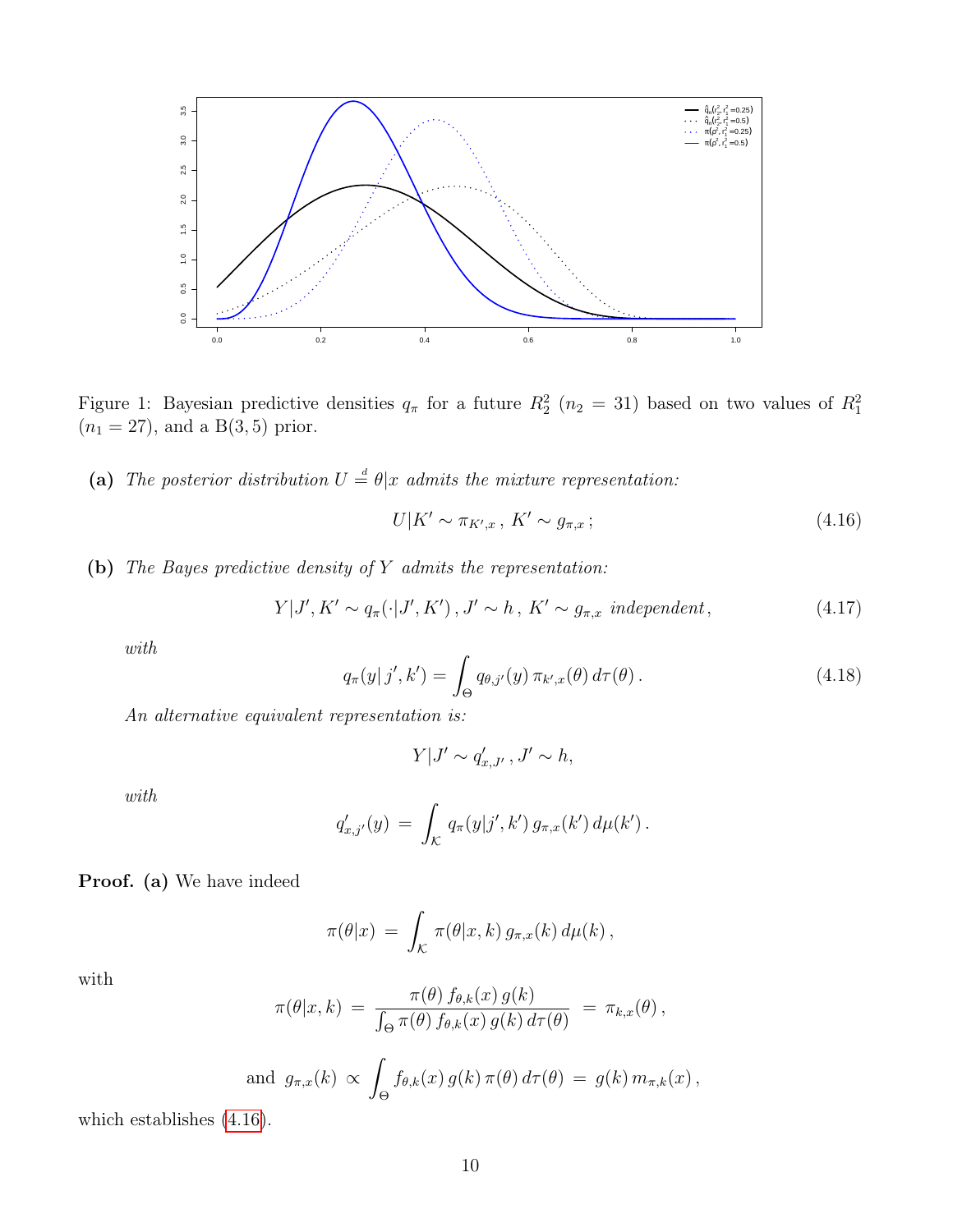(b) The Bayes predictive density of Y, i.e. the conditional density of  $Y|x$ , is given by:

$$
q_{\pi}(y|x) = \int_{\Theta} q(y|\theta) \pi(\theta|x) d\tau(\theta)
$$
  
\n
$$
= \int_{\Theta} \left( \int_{\mathcal{K}} q_{\theta,j'}(y) h(j') d\mu(j') \right) \pi(\theta|x) d\tau(\theta)
$$
  
\n
$$
= \int_{\Theta} \left( \int_{\mathcal{K}} q_{\theta,j'}(y) h(j') d\mu(j') \int_{\mathcal{K}} \pi_{k',x}(\theta) g_{\pi,x}(k') d\mu(k') \right) d\tau(\theta)
$$
  
\n
$$
= \int_{\mathcal{K}} \int_{\mathcal{K}} \left( \int_{\Theta} q_{\theta,j'}(y) \pi_{k',x}(\theta) d\tau(\theta) \right) g_{\pi,x}(k') h(j') d\mu(k') d\mu(j')
$$
  
\n
$$
= \int_{\mathcal{K}} \int_{\mathcal{K}} q_{\pi}(y|j',k') g_{\pi,x}(k') h(j') d\mu(k') d\mu(j'),
$$

where we have used [\(4.16\)](#page-9-0). This establishes the result.

 $\mathbf{r}$ 

Remark 4.2. Again, the posterior and predictive distributions have noteworthy representations. Namely, while the model distribution for  $X|\theta$  mixes the  $f_{\theta,k}$ 's with mixing marginal density g of K, the posterior distribution [\(4.16\)](#page-9-0) mixes the  $\pi_{k',x}$ 's, which represents for fixed k', x the posterior density of  $\theta$  as if one had actually observed as well  $K = k'$ , with mixing density  $g_{\pi,x}$  which is the marginal posterior distribution of K. Similarly, the density  $m_{\pi,k'}$  is the marginal density of X as if  $K = k'$  had been observed.

In the second representation of the predictive distribution for  $Y$ , we have a mixture with the same mixing density h as of the model distribution of Y. The distributions mixed are themselves mixtures of the  $q_{\pi}(\cdot|j',k')$  densities, which represent Bayes predictive densities for Y as if one had actually observed  $K = k'$  and  $J = j'$ . With the first representation, we have bivariate mixing of the densities  $q_{\pi}(\cdot | J', K')$  with independently distributed components  $J'$  and  $K'$ .

Example 4.7. As a first illustration of the above Theorem, consider variance mixture of normal distributions with summaries  $X|\theta, K \stackrel{d}{=} N_d(\theta, K I_d)$  with  $K \sim g$  on  $\mathbb{R}_+$ , as well as  $Y|\theta, J \stackrel{d}{=} N_d(\theta, J I_d)$ with  $J \sim h$  on  $\mathbb{R}_+$ . Such a class includes not only finite mixtures with the mixing variables K and J discrete with finite support, but also several familiar distributions such as multivariate Student, Logistic and Laplace, among others.

Now, consider the prior  $\theta = N_d(\mu, \tau^2 I_d)$  with known  $\mu, \tau^2$ . In applying Theorem [4.2](#page-8-0) for the posterior distribution of  $\theta$ , it is well known that

$$
\pi_{k,x} \sim N_d \left( x - \frac{k}{\tau^2 + k} (x - \mu), \frac{\tau^2 k}{\tau^2 + k} I_d \right),
$$
  
and  $m_{\pi,k} \sim N_d \left( \mu, (\tau^2 + k) I_d \right).$ 

Theorem [4.2](#page-8-0) thus implies that  $U = \theta | x$  admits the representation

$$
U|K' \sim \pi_{K',x} \text{ with } K' \sim g_{\pi,x}(k) \propto \frac{g(k)}{(k+\tau^2)^{d/2}} e^{-\frac{\|x-\mu\|^2}{2(k+\tau^2)}}. \tag{4.19}
$$

Alternatively, we can express the above in terms of  $Z = \frac{\theta - x}{\tau}$  $\frac{-x}{\tau}$ ,  $R = \frac{K'}{\tau^2 + 1}$  $\frac{K'}{\tau^2+K'}$ , and  $\beta = \frac{\mu-x}{\tau}$  $\frac{-x}{\tau}$ , yielding the mixture representation

<span id="page-10-0"></span>
$$
Z|R \stackrel{d}{=} N_d (\beta R, RI_d), \text{ with } R \sim g_{R,x}(r) \propto g\left(\frac{\tau^2 r}{1-r}\right) (1-r)^{d/2-2} e^{-\beta^2(1-r)/2} \mathbb{I}_{(0,1)}(r),
$$

 $\Box$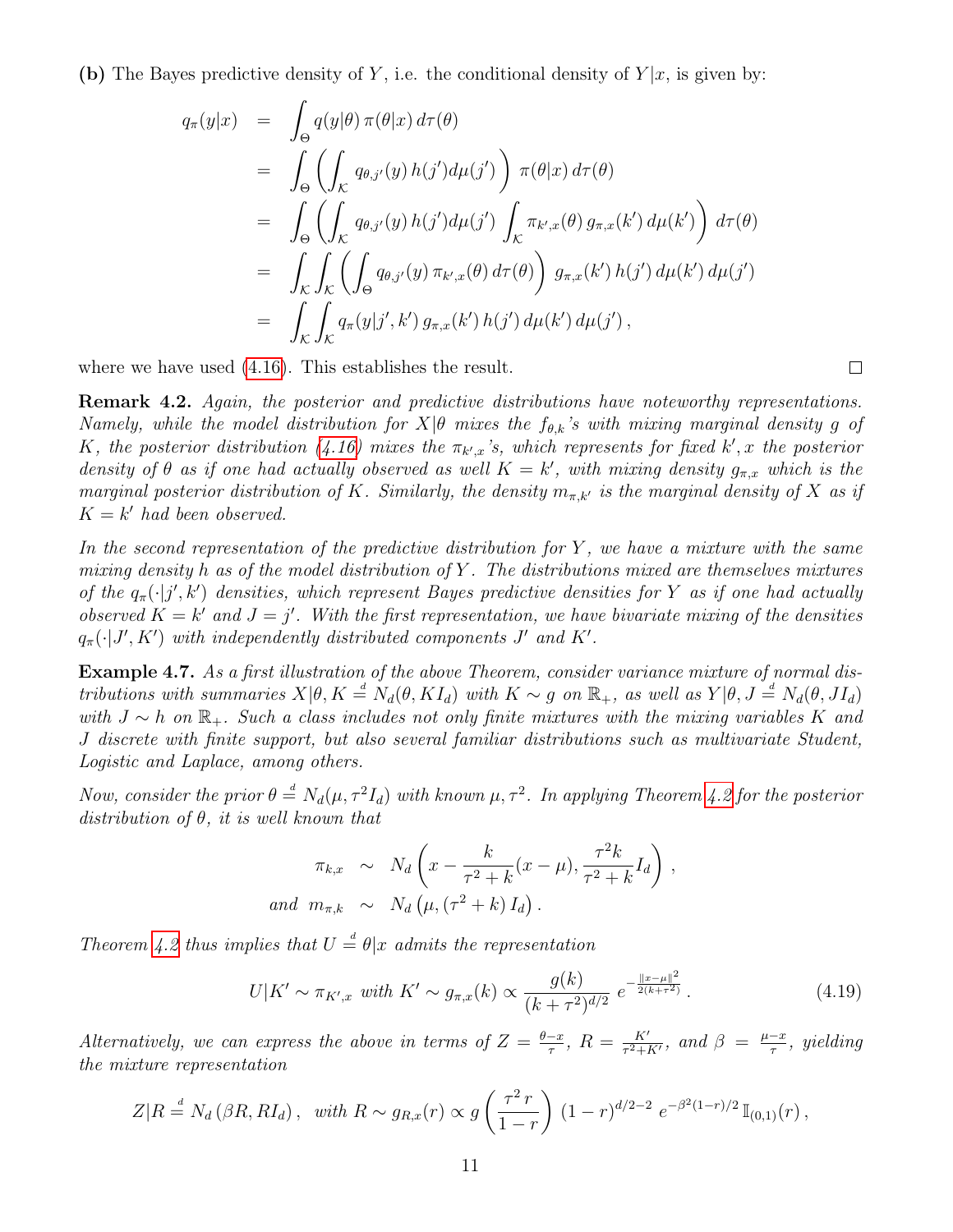$g_{R,x}$  being the density of R. The above posterior distribution for Z is an example of a variance-mean mixture of normal distributions popularized by Barndorff-Nielson et al. (1982), and much studied since in terms of theoretical and practical issues. For the improper prior  $\pi(\theta) = 1$ , it is not too difficult to evaluate directly the posterior, but Theorem [4.2](#page-8-0) also applies. Indeed in this case, we have  $\pi_{k,x} \sim N_d(x, kI_d), m_{\pi,k}(x) = 1$ , and the posterior distribution  $U = \theta | x$  admits the representation of  $U|K' \stackrel{d}{=} N_d(x, K I_d)$  with  $K' \sim g$ , which is a variance (only) mixture of normal distributions.

For the predictive distribution of Y, one can verify the Bayesian normal model predictive density calculation

$$
q_{\pi}(\cdot|J', K') \sim N_d \left( x - \frac{K'}{\tau^2 + K'}(x - \mu), \left( \frac{\tau^2 K'}{\tau^2 + K'} \right) + J' \right) I_d \right).
$$

With this, it follows from Theorem [4.2](#page-8-0) that the Bayes predictive density of Y is a mixture of normal densities  $q_{\pi}(\cdot|J', K')$  with  $J' \sim h$  and  $K' \sim g_{\pi,x}$  given in [\(4.19\)](#page-9-1). Observe that the result applies if either  $X$  or  $Y$  is normally distributed by taking the corresponding mixing variable  $K$  or *J* to be degenerate. Finally, for the improper prior  $\pi(\theta) = 1$ , the above becomes  $q_{\pi}(\cdot|J', K') \sim$  $N_d(x, (J' + K')I_d)$  with  $J' \sim h$  and  $K' \sim g$ , a result given by Kubokawa et al. (2015).

The next example deals with a mixture of exponential distributions (denoted  $\mathcal{E}$ ) model which has garnered much over the years much interest in reliability.

Example 4.8. We now consider here the following mixture of exponential distributions model:

$$
Z_1, \ldots, Z_n | K \stackrel{i.d}{=} \mathcal{E}(\mu, \frac{K}{\sigma}), \ K \sim g \,, \tag{4.20}
$$

with  $n > 2$ , and with unknown location and scale parameters  $\mu$  and  $\sigma$ . Here, the densities being mixed are exponential distributions such that  $X_i - \mu | K = G(1, \frac{K}{\sigma})$  $\frac{K}{\sigma}$ ). The above is a type II mixture and we set  $\theta = (\mu, \rho)$  with  $\rho = 1/\sigma$ . Quite generally, model [\(4.20\)](#page-10-0) is representative of n system components with a common environment, the case  $n = 2$  having been put forth by Lindley & Singpurwalla (1986). A notable choice of g occurs for  $K = G(\alpha, 1)$  with known  $\alpha$ , and leads to the multivariate Lomax distribution (e.g., Nayak, 1987) which has generated much interest over the years.

It is reasonable to consider the summary  $(S, R)$  with  $S = \sum_{i=1}^{n} (Z_i - Z_{(1)})$ ,  $R = Z_{(1)} = \min_i Z_i$ (e.g., Petropoulos, 2017). The pair  $(S, R)$  is, namely, a jointly sufficient and complete statistic for degenerate  $K$ . Conditional on  $K$ ,  $S$  and  $R$  are independently distributed as:

<span id="page-11-2"></span>
$$
S|K \stackrel{d}{=} G(n-1, \rho K) \quad and \quad R|K \stackrel{d}{=} \mathcal{E}(\mu, nk\rho). \tag{4.21}
$$

We thus have a Type II mixture for  $X = (S, R)$  with

<span id="page-11-0"></span>
$$
f_{\theta,k}(x) = \frac{n(\rho k)^n}{\Gamma(n-1)} s^{n-2} e^{-\rho k \{s+n(r-\mu)\}} \mathbb{I}_{\mathbb{R}_+}(s) \mathbb{I}_{\mathbb{R}_+}(r-\mu).
$$
 (4.22)

Consider now a gamma prior for  $\rho$  and a flat prior for  $\mu$  so that

<span id="page-11-1"></span>
$$
\pi(\rho,\mu) \propto \rho^{a-1} e^{-b\rho} \mathbb{I}_{\mathbb{R}_+}(\rho) \mathbb{I}_{\mathbb{R}}(\mu), a, b > 0.
$$
\n(4.23)

In fact, the posterior distribution exists as well for  $b = 0$ , and  $a \in (2 - n, 0]$  for  $n > 2$ . Evaluating the density  $\pi_{k,x}$  of Theorem [4.2.](#page-8-0) we obtain

$$
\pi_{k,x}(\rho,\mu) \propto \left\{ \rho^{a+n-2} \, e^{-\rho(ks+b)} \right\} \left\{ \rho k n \, e^{-\rho k n(r-\mu)} \right\} \mathbb{I}_{\mathbb{R}_+}(\rho) \, \mathbb{I}_{\mathbb{R}_+}(r-\mu) \,, \tag{4.24}
$$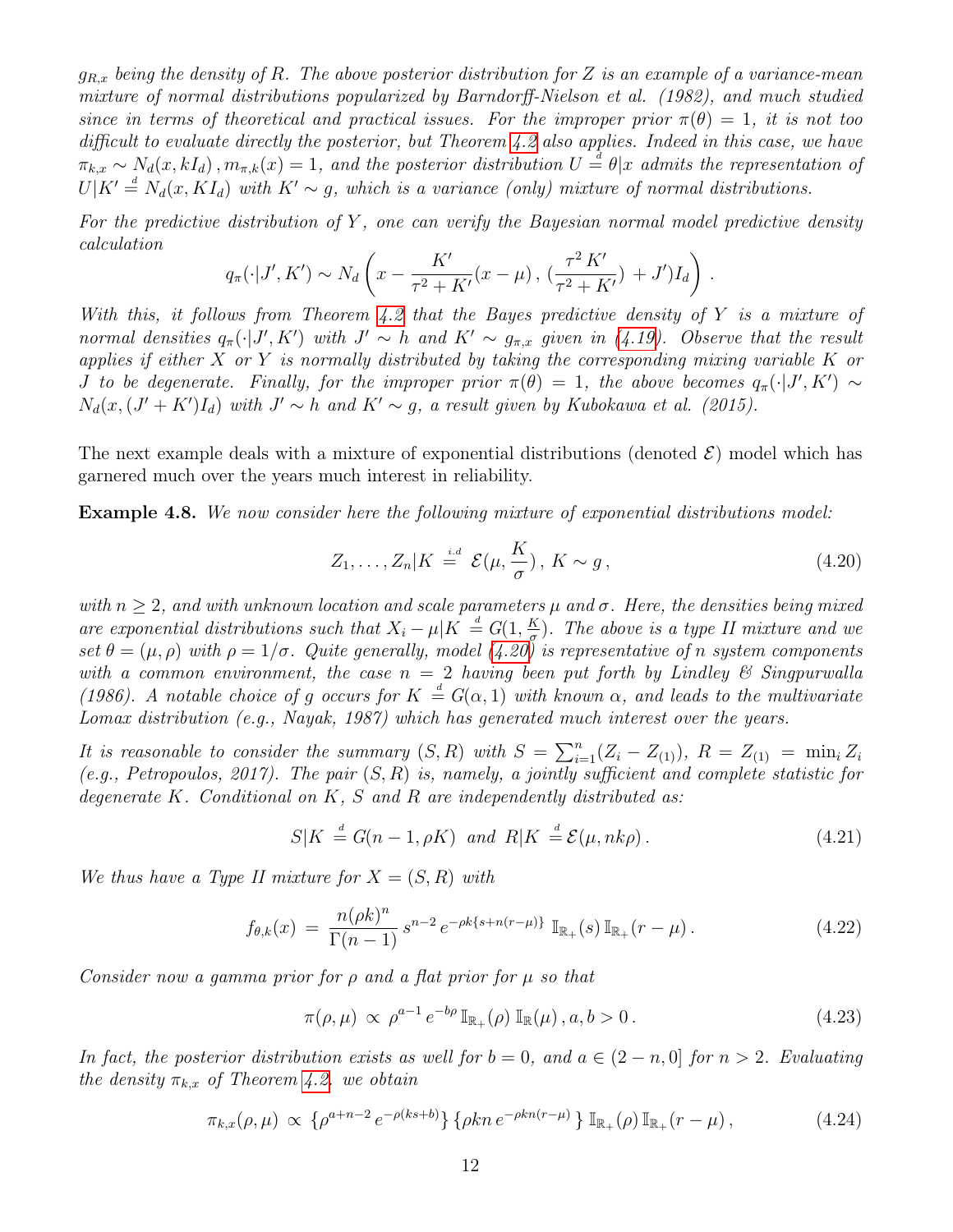which implies the posterior distribution representation:

$$
\rho|K, x \stackrel{d}{=} G(a+n-1, Ks+b), \, \omega|\rho, K, x \stackrel{d}{=} \mathcal{E}(0, \rho Kn), \tag{4.25}
$$

where we have set  $\omega = r - \mu$ . Now, evaluating the marginal density<sup>[2](#page-12-0)</sup>  $m_{\pi,k}$  of  $X = (S, R)$ , we have from [\(4.22\)](#page-11-0) and [\(4.23\)](#page-11-1):

$$
m_{\pi,k}(x) = \int_{\Theta} \pi(\theta) f_{\theta,k}(x) d\tau(\theta)
$$
  
 
$$
\propto k^n \int_{\mathbb{R}_+} \rho^{a+n-1} e^{-\rho(b+ks)} \left\{ \int_{-\infty}^r e^{-\rho nk(r-\mu)} d\mu \right\} d\rho
$$
  
 
$$
\propto \frac{k^{n-1}}{(\frac{b}{s}+k)^{a+n-1}},
$$

as a function of  $k \in \mathcal{K}$ . Finally, putting the above elements together, we have for  $X|K, \theta$  as in [\(4.21\)](#page-11-2) with  $K \sim g$  and prior density [\(4.23\)](#page-11-1), the following representation for the posterior distribution of  $(\rho, \omega = r - \mu)$ :

$$
\rho|K', x \stackrel{d}{=} G(a+n-1, K's+b), \ \omega|\rho, K', x \stackrel{d}{=} \mathcal{E}(0, \rho K'n) \ \ with \ K' \sim g_{\pi,x}(k) \propto \frac{g(k)k^{n-1}}{(\frac{b}{s}+k)^{a+n-1}}.
$$

From this, we obtain for  $g \stackrel{d}{=} G(\alpha, \beta)$  the Kummer density

$$
g_{\pi,x} \stackrel{d}{=} K2(\alpha + n - 1, a + 1 - \alpha, \frac{b\beta}{s}, \frac{b}{s})\,,\tag{4.26}
$$

with  $\beta = 1$  corresponding to the multivariate Lomax case. Alternatively, for an inverse Gamma density g with density proportional to  $k^{-\alpha-1}e^{-\beta/k}\mathbb{I}_{(0,\infty)}(k)$ , we obtain that the mixing density of K' is such that  $\frac{1}{K'} \stackrel{d}{=} K2(a+\alpha+2, n-\alpha-3, \beta s/b, s/b).$ 

Now, for deriving a predictive density via Theorem [4.2,](#page-8-0) based on  $X = (S, R)$  distributed as above in [\(4.21\)](#page-11-2) with  $n = n_1$ , consider predicting  $Y = (S', R')$  such that:

$$
S'|J \stackrel{d}{=} G(n_2 - 1, \rho J) \text{ independent of } R'|J \stackrel{d}{=} \mathcal{E}(\mu, n_2 \rho J), \text{ with } J \sim h. \tag{4.27}
$$

These statistics arise naturally, just as the case for  $X = (S, R)$ , as jointly complete and sufficient conditional for the observables  $W_1, \ldots, W_{n_2} | J = \mathcal{E}(\mu, J\rho)$  with  $S' = \sum_{i=1}^{n_2} (W_i - W_{(1)})$  and  $R' =$ W<sub>(1)</sub>. Following Theorem [4.2,](#page-8-0) based on a prior density  $\pi$  for  $\theta = (\rho, \mu)$ , we have that the Bayes predictive density of Y admits representation [\(4.17\)](#page-9-2), which is  $Y|J', K' \sim q_{\pi}(\cdot|J', K')$  with  $J' \sim h$ and  $K' \sim g_{\pi,x}$ . There thus remains and we now seek to evaluate

<span id="page-12-1"></span>
$$
q_{\pi}(s',r'|j',k') = \int_{\mathbb{R}^2} q_{\theta,j'}(s',r') \, \pi_{k',x}(\rho,\mu) \, d\rho \, d\mu \,, \tag{4.28}
$$

with

<span id="page-12-2"></span>
$$
q_{\theta,j'}(s',r') = \frac{s'^{(n_2-2)} e^{-\rho j' s'}}{\Gamma(n_2-1)} (\rho j')^{n_2} n_2 e^{-n_2 j' \rho(r'-\mu)} \mathbb{I}_{\mathbb{R}_+}(s') \mathbb{I}_{(\mu,\infty)}(r')
$$

<span id="page-12-0"></span><sup>&</sup>lt;sup>2</sup>As a function of x, it is not a true density here as we have used an improper prior.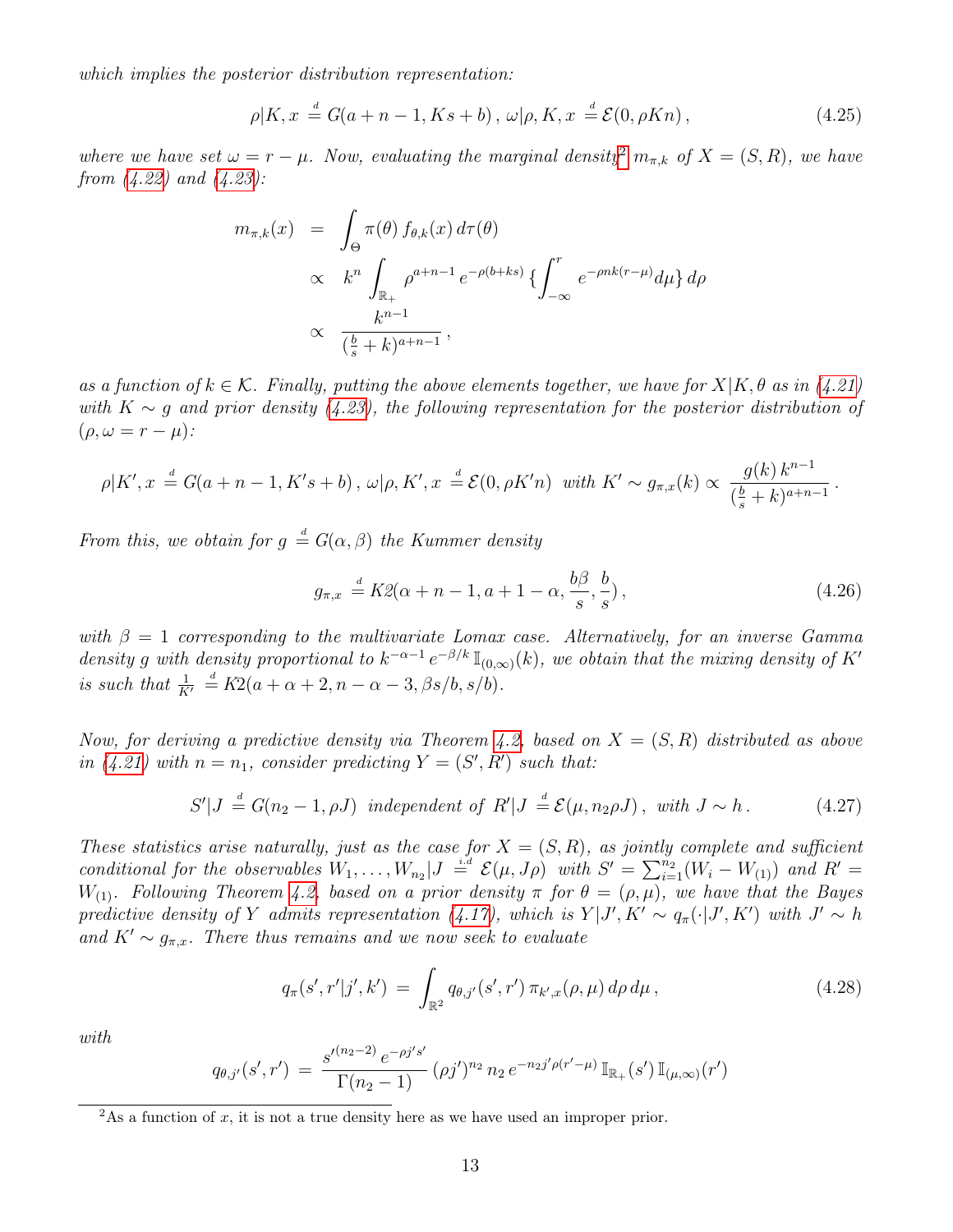and

$$
\pi_{k',x}(\rho,\mu) = \frac{\rho^{a+n_1-2} e^{-\rho(k's+b)}}{\Gamma(a+n_1-1)} (k's+b)^{a+n_1-1} (\rho n_1 k') e^{-\rho k'n_1(r-\mu)} \mathbb{I}_{\mathbb{R}_+}(\rho) \mathbb{I}_{(-\infty,r)}(\mu).
$$

After some calculations, setting  $A_0 = \frac{n_1 n_2 k' j'^{n_2} s'^{(n_2-2)} (k' s + b)^{a+n_1-1}}{\Gamma(n_2-1) \Gamma(a+n_1-1)}$  and  $B_0 = j' s' + k' s + b + n_2 j' r' +$  $n_1k'r$ , one obtains

$$
q_{\pi}(s',r'|j',k') = A_0 \int_0^{\infty} \rho^{a+n_1+n_2-1} e^{-\rho B_0} \int_{-\infty}^{r \wedge r'} e^{\rho \mu(n_2 j'+n_1 k')} d\rho d\mu
$$
  
= 
$$
\frac{A_0}{(n_2 j'+n_1 k')} \frac{\Gamma(a+n_1+n_2-1)}{\{j's'+k's+b+c(r')\}^{a+n_1+n_2-1}} \mathbb{I}_{\mathbb{R}_+}(s') \mathbb{I}_{\mathbb{R}}(r'),
$$

with  $c(r') = |r' - r| \{n_2 j' I_{(r,\infty)}(r') + n_1 k' I_{(-\infty,r)}(r') \}$ . This provides an explicit expression for the sought-after  $(4.28)$ , but a more appealing decomposition of the distribution of  $(S', R')$  under  $q_{\pi}(\cdot|j',k')$ , easily derived from the above, is:

$$
S'|R', J', K' \stackrel{d}{=} B\mathcal{Q}(n_2 - 1, a + n_1, \frac{K's + b + c(r')}{J'})
$$
\n
$$
R'|J', K' \sim p \frac{A_1^{a+n_1-1}(a + n_1 - 1)}{(A_1 + |r' - r|)^{a+n_1}} I_{(r,\infty)}(r') + (1 - p) \frac{A_2^{a+n_1-1}(a + n_1 - 1)}{(A_2 + |r' - r|)^{a+n_1}} I_{(-\infty,r)}(r'),
$$
\n
$$
(4.29)
$$

with  $p = n_1 K'/(n_1 K' + n_2 J')$ ,  $A_1 = \frac{K' s + b}{n_2 J'}$  $\frac{K's+b}{n_2J'}$ , and  $A_2 = \frac{K's+b}{n_1K'}$  $\frac{K's+b}{n_1K'}$ . Finally, we point out that the above distribution for R' can be described as bilateral Pareto since, conditional on  $J', K'$ :

<span id="page-13-0"></span>
$$
R'-r|R' > r \stackrel{d}{=} B2(1, a+n_1-1, A_1), r - R'|R' < r \stackrel{d}{=} B2(1, a+n_1-1, A_2) \text{ with } p = \mathbb{P}(R' > r).
$$
\n(4.30)

Summarizing for the multivariate Lomax case with  $K = G(\alpha, 1)$ , the predictive density of  $(S', R')$ given  $(s, r)$  and prior  $\pi$  in  $(4.23)$  may be generated as:

$$
J' \sim h, K' \stackrel{d}{=} K2(\alpha + n_1 - 1, a + 1, \frac{b}{s}, \frac{b}{s}),
$$

and then  $R'|J', K'$  and  $S'|R', J', K'$  as the bilateral Pareto and Beta type II respectively defined in  $(4.30)$  and  $(4.29)$  respectively.

There are many other potential applications of Theorem [4.2,](#page-8-0) including mixtures of  $Gamma(T, \theta)$ distributions with  $T \sim q$ , but we will focus hereafter on bivariate gamma mixtures, which we define as follows and which is inspired by the Kibble distribution mixture representation (see Example [1.1\)](#page-1-0).

<span id="page-13-1"></span>**Definition 4.1.** A Kibble-type bivariate gamma mixture with parameters  $\nu_1, \nu_2, \theta_1, \theta_2$  (all  $> 0$ ) and mixing distribution g, which we denote  $X = (X_1, X_2) \stackrel{d}{=} G_2(\nu_1, \nu_2, \theta_1, \theta_2, g)$ , is defined through the representation:

$$
X_i|K = G(\nu_i + K, \theta_i), i = 1, 2, \text{ with } K \sim g.
$$

In the above definition, one recovers the original Kibble distribution in [\(1.3\)](#page-1-1) for  $\nu_1 = \nu_2 = \nu, \theta_i =$ <br> $\frac{1-\rho}{2}$  and  $K = \frac{d}{2} N R(\nu, 1-\rho)$  but many other interesting cases are generated including Poisson  $\frac{-\rho}{\lambda_i}$ , and  $K = NB(\nu, 1 - \rho)$ , but many other interesting cases are generated including Poisson mixtures with  $K \stackrel{d}{=} P(\lambda)$  and continuous mixing as well. Of course, one requires g such that  $\mathbb{P}(K > -\min{\{\nu_1,\nu_2\}}) = 1$ . An application of Theorem [4.2](#page-8-0) to such bivariate gamma mixtures yields the following.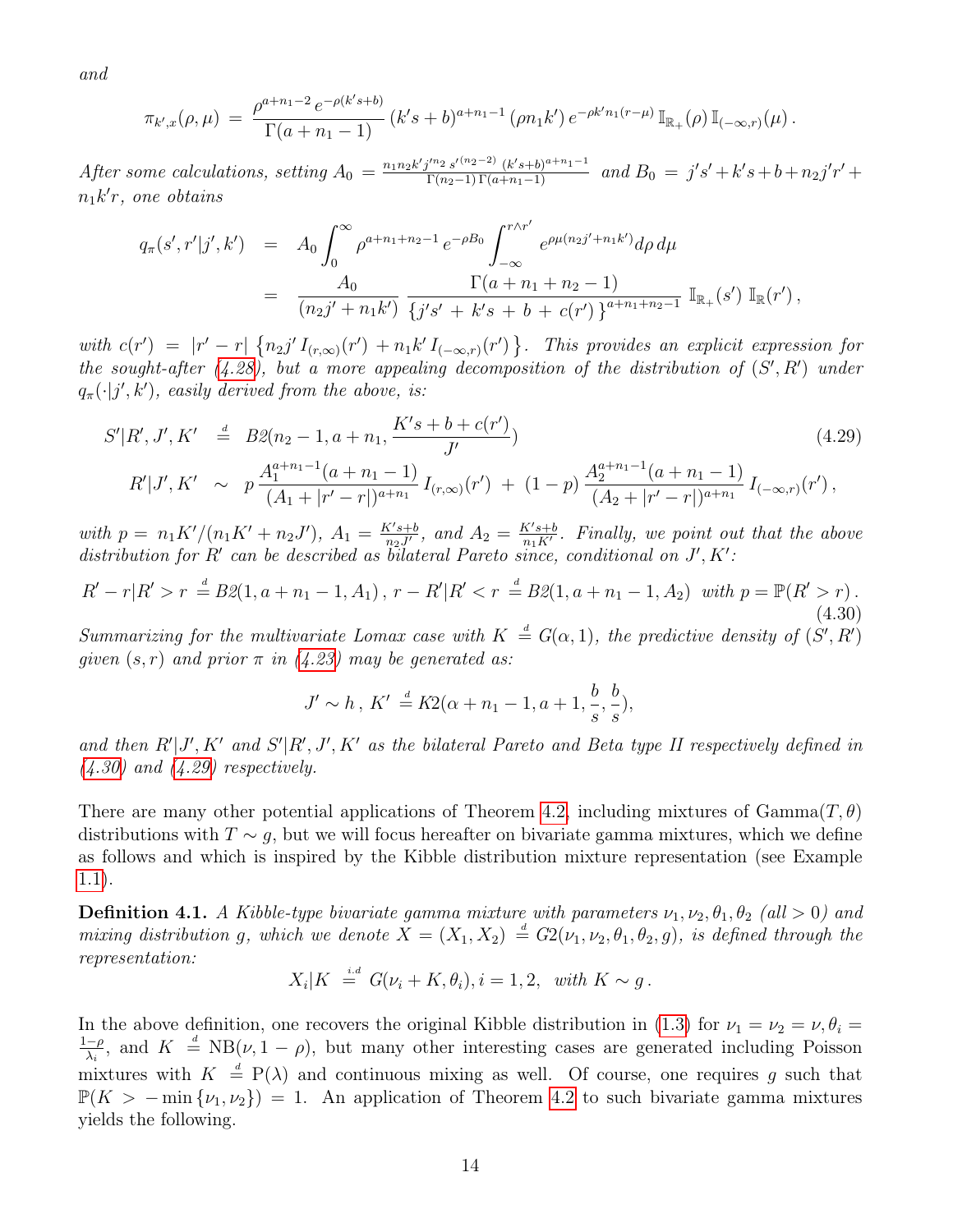<span id="page-14-2"></span>**Corollary 4.1.** Consider type II mixtures as in [\(1.2\)](#page-0-1) with  $X|\theta = G_2(\nu_1, \nu_2, \theta_1, \theta_2, g)$  and  $Y|\theta =$  $G_2(\nu'_1, \nu'_2, \theta_1, \theta_2, h)$ , and prior distribution  $\theta_i \stackrel{i.d}{=} G(a_i, b_i), i = 1, 2,$  Then,

(a) The posterior distribution of  $\theta_1, \theta_2$  based on x is  $G_2(\nu_1 + a_1, \nu_2 + a_2, b_1 + x_1, b_2 + x_2, g_{\pi,x})$  with  $g_{\pi,x}$  a density (or p.m.f.) such that

<span id="page-14-0"></span>
$$
g_{\pi,x}(k) \propto g(k) \frac{(\nu_1 + a_1)_k (\nu_2 + a_2)_k}{(\nu_1)_k (\nu_2)_k} \left( \frac{x_1 x_2}{(b_1 + x_1)(b_2 + x_2)} \right)^k.
$$
 (4.31)

(b) The predictive distribution for Y admits the representation

<span id="page-14-1"></span>
$$
Y|J', K' \stackrel{i.d}{=} B2(\nu'_i + J', a_i + \nu_i + K', b_i + x_i), i = 1, 2, \text{ with } J' \sim h, K' \sim g_{\pi, x} \text{ independent.}
$$
\n(4.32)

**Proof.** (a) We have  $X_i|k' \stackrel{i.d}{=} G(\nu_i+k',\theta_i)$  and  $\theta_i \stackrel{i.d}{=} G(a_i,b_i)$ , which implies that  $\pi_{k',x}$  is the density of  $\theta_i|k', x \stackrel{i.d}{=} G(a_i + \nu_i + k', b_i + x_i)$ . It thus follows from [\(4.16\)](#page-9-0) that the posterior distribution of  $\theta_1, \theta_2$  is  $G_2(\nu_1 + a_1, \nu_2 + a_2, b_1 + x_1, b_2 + x_2, g_{\pi,x})$ . Finally, a direct calculation yields

$$
m_{\pi,k}(x) \propto \frac{(\nu_1 + a_1)_k (\nu_2 + a_2)_k}{(\nu_1)_k (\nu_2)_k} \left( \frac{x_1 x_2}{(b_1 + x_1)(b_2 + x_2)} \right)^k, \tag{4.33}
$$

as a function of  $k$ , and the result follows.

(b) This follows from [\(4.17\)](#page-9-2), [\(4.31\)](#page-14-0), and the evaluation of the predictive density of  $Y_i|J = j' \stackrel{i.d}{=}$  $G(\nu'_i+j',\theta_i)$  based on  $X_i|K=k'$  =  $k'$  G( $\nu_i+k',\theta_i$ ), which has independently distributed B2 marginals as given in [\(4.32\)](#page-14-1) and previously encountered in Example [3.5.](#page-6-2)  $\Box$ 

Remark 4.3. Corollary [4.1](#page-14-2) applies quite generally with respect to the type of mixing, and include "degenerate" cases with  $\mathbb{P}_{q}(K = 0) = 1$  and-or  $\mathbb{P}_{h}(J = 0) = 1$  corresponding to independent components of X and Y respectively. The results of Corollary [4.1](#page-14-2) apply as well to some choices of the  $a_i$ 's and  $b_j$ 's that lead to an improper prior, as long as the densities  $\pi_{K,x}$  exist. These include for instance the choices  $b_1 = b_2 = 0$ , with  $a_1, a_2$  such that  $\mathbb{P}(K > -\max\{\nu_1 + a_1, \nu_2 + a_2\}) = 1$ . Observe as well that the choice  $a_1 = a_2 = b_1 = b_2 = 0$ , which is typically taken as the usual non-informative prior, leads to the simplification  $g_{\pi,x} \equiv g$  in [\(4.31\)](#page-14-0) and [\(4.32\)](#page-14-1).

<span id="page-14-3"></span>Example 4.9. Corollary [4.1](#page-14-2) applies for any mixing distributions g and h, such as Poisson mixing: (a)  $g \sim P(\lambda_X)$  and  $h \sim P(\lambda_Y)$ , and negative binomial mixing: (b)  $g \sim NB(r_X, \xi_X)$  and  $h \sim$  $NB(r_Y, \xi_Y)$ , with only the mixing density  $g_{\pi,x}$  varying. We obtain

$$
g_{\pi,x} \sim Hyp\left(\nu_1 + a_1, \nu_2 + a_2; \nu_1, \nu_2; \frac{\lambda_X x_1 x_2}{(b_1 + x_1)(b_2 + x_2)}\right)
$$
,

for the Poisson case (a), and

$$
g_{\pi,x} \sim Hyp\left(r_X, \nu_1 + a_1, \nu_2 + a_2; \nu_1, \nu_2; \frac{(1 - \xi_X) x_1 x_2}{(b_1 + x_1) (b_2 + x_2)}\right)
$$
,

for the negative binomial case  $(b)$ . Case  $(b)$  reduces and applies to the original Kibble distribution, as in Example [1.1,](#page-1-0) for  $\nu_1 = \nu_2 = r_X$ ,  $\nu'_1 = \nu'_2 = r_Y$ ,  $\xi_X = \xi_Y = 1 - \rho$ ,  $\theta_i = \frac{1 - \rho}{\lambda_i}$  $\frac{-\rho}{\lambda_i}$ ,  $i = 1, 2$ . Finally, it is immediate to extend the example to cases where the density  $g_{\pi,x}$  is that of a generalized hypergeometric distribution, obtaining  $g_{\pi,x} \sim Hyp(a_1, \ldots, a_p, \nu_1 + a_1, \nu_2 + a_2; b_1, \ldots, b_q, \nu_1, \nu_2; \frac{\lambda x_1 x_2}{(b_1 + x_1)(b_2 + b_2)}$  $\frac{\lambda x_1 x_2}{(b_1+x_1)(b_2+x_2)}$ .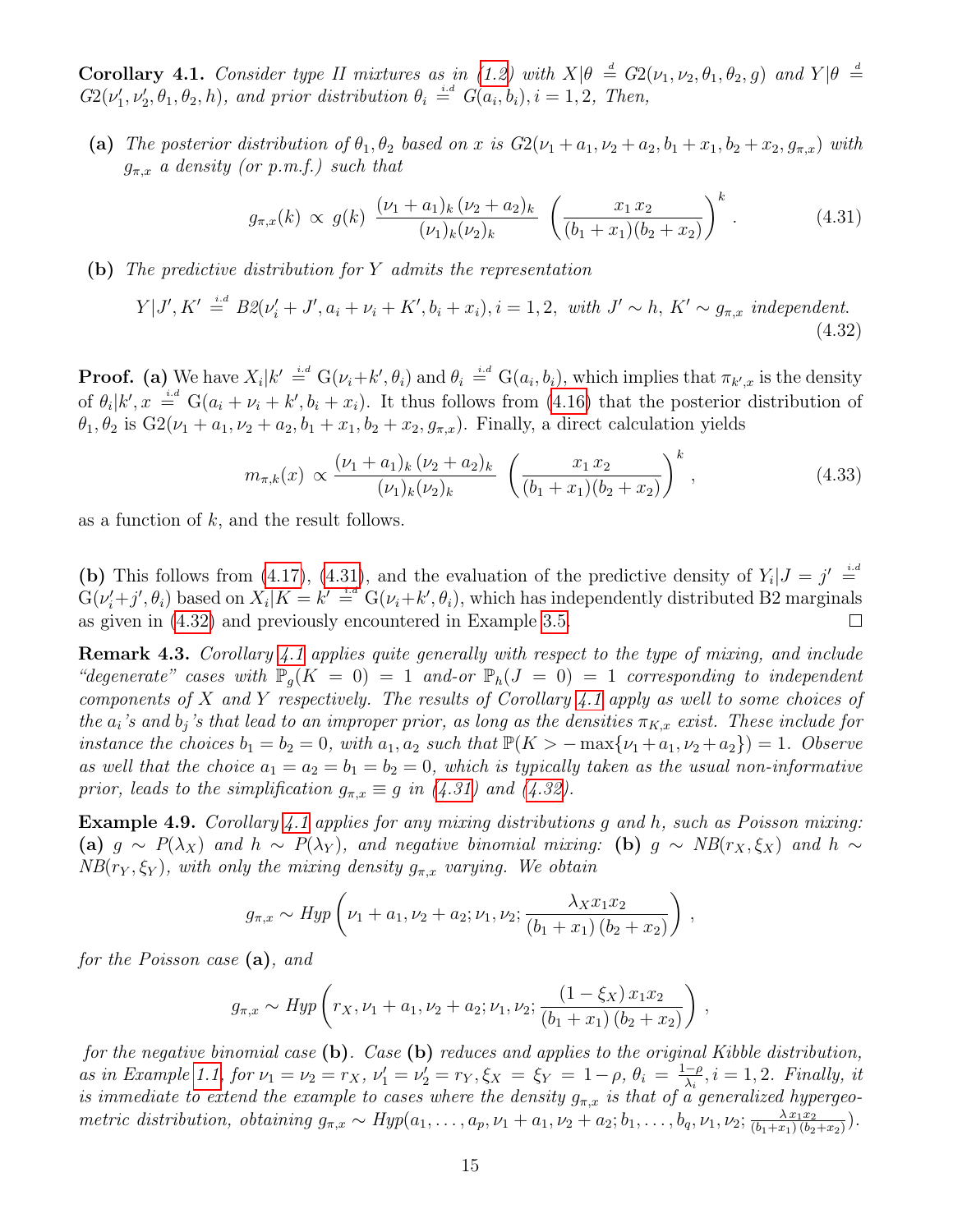Our next example and application of Theorem [4.2](#page-8-0) relates again to Kibble-type bivariate gamma mixtures, but with a prior on  $(\theta_1, \theta_2)$  adapted to situations where there exists an order restriction. Many such situations are plausible. An interesting case concerns  $M|M|1$  queues and the estimation of the arrival  $(\lambda)$  and service  $(\mu)$  rates for independent gamma observables, and in particular the ratio  $\rho = \lambda/\mu$ , whenever a steady-state distribution exists, i.e.  $\lambda < \mu$  (Armero & Bayarri, 1994). In doing so, it seems natural to consider a McKay distribution as a prior. Another interesting prior choice, which was analyzed by Armero & Bayarri (1994) for independent gamma observables, is to start with two independent gamma distributions for  $\theta_1$  and  $\theta_2$  truncated to the ordering set  $\theta_2 \ge \theta_1$ . Before presenting how Theorem [4.2](#page-8-0) applies, we catalog some information about a generalized version of the McKay distribution which contains both the above-mentioned prior choices, which will appear below in the posterior analyses, and which is of interest on its own.

**Definition 4.2.** The generalized McKay distribution with parameters  $\vec{\gamma} = (\gamma_1, \gamma_2, \gamma_3, \gamma_4, \gamma_5)$ , with  $\gamma_1 > 0$ ,  $\gamma_2 > 0$ ,  $\gamma_4 > 0$ ,  $\gamma_3 > \gamma_5 \ge 0$  and  $\gamma_1 + \gamma_2 + \gamma_4 > 1$ , denoted  $MG(\vec{\gamma})$ , is a bivariate distribution with p.d.f.

<span id="page-15-3"></span>
$$
f_{Z_1, Z_2}(z_1, z_2) = \frac{1}{C(\vec{\gamma})} z_1^{\gamma_1 - 1} (z_2 - z_1)^{\gamma_2 - 1} z_2^{\gamma_4 - 1} e^{-\gamma_3 z_2 - \gamma_5 z_1} \mathbb{I}_{(0, \infty)}(z_1) \mathbb{I}_{(z_1, \infty)}(z_2), \tag{4.34}
$$

<span id="page-15-0"></span>and 
$$
C(\vec{\gamma}) = \frac{\Gamma(\gamma_1)\Gamma(\gamma_2)}{\Gamma(\gamma_1 + \gamma_2)} \frac{\Gamma(\gamma_1 + \gamma_2 + \gamma_4 - 1)}{\gamma_3^{\gamma_1 + \gamma_2 + \gamma_4 - 1}} {}_2F_1(\gamma_1, \gamma_1 + \gamma_2 + \gamma_4 - 1, \gamma_1 + \gamma_2; -\frac{\gamma_5}{\gamma_3}).
$$
 (4.35)

Observe that the above distribution reduces to a McKay distribution  $(M(\gamma_1, \gamma_2, \gamma_3))$  for  $\gamma_4 = 1$  and  $\gamma_5 = 0$ . As well, the case  $\gamma_2 = 1$  with  $\gamma_5 > 0$  is generated by two independently distributed  $G(\gamma_1, \gamma_5)$ and  $G(\gamma_4, \gamma_3)$  truncated to the region  $z_2 > z_1$ . We have collected some technical observations and properties, including the computation of the normalization constant  $C(\vec{\gamma})$ , of such distributions in the Appendix.

**Example 4.10.** Consider the application of Theorem [4.2](#page-8-0) for  $X|\theta = G2(\nu_1, \nu_2, \theta_1, \theta_2, g)$  and  $Y|\theta =$  $G2(\nu'_1,\nu'_2,\theta_1,\theta_2,h)$  combined with the prior  $\theta = MG(\vec{\gamma})$ . From expressions below for the posterior density of  $\theta$  and the predictive density for Y, we will be able to extract expressions for Gamma observables with g and h degenerate, as well as for both McKay prior and the truncated Gamma prior considered by Armero & Bayarri (1994). Combining the density of  $\theta = MG(\vec{\gamma})$  with the likelihood  $f_{\theta,k}(x) \propto \theta_1^{\nu_1+k} e^{-\theta_1 x_1} \theta_2^{\nu_2+k} e^{-\theta_2 x_2}$ , we obtain that

$$
\pi_{k,x}(\theta) \sim MG(\vec{\gamma}_{k,x}), \text{ with } \vec{\gamma}_{k,x} = (\gamma'_1, \gamma'_2, \gamma'_3, \gamma'_4, \gamma'_5),
$$
  
and  $\gamma'_1 = \gamma_1 + \nu_1 + k, \gamma'_2 = \gamma_2, \gamma'_3 = x_2 + \gamma_3, \gamma'_4 = \gamma_4 + \nu_2 + k, \gamma'_5 = x_1 + \gamma_5.$  (4.36)

<span id="page-15-1"></span>We also have

$$
m_{\pi,k}(x) = \frac{1}{C(\vec{\gamma})} \frac{x_1^{\nu_1+k-1} x_2^{\nu_2+k-1}}{\Gamma(\nu_1+k) \Gamma(\nu_2+k)} \int_0^\infty \int_{\theta_1}^\infty \theta_1^{\gamma_1'-1} (\theta_2 - \theta_1)^{\gamma_2'-1} \theta^{\gamma_4'-1} e^{-\left(\theta_2 \gamma_3' + \gamma_5'\theta_1\right)} d\theta_2 d\theta_1
$$
  
= 
$$
\frac{C(\vec{\gamma}_{k,x})}{C(\vec{\gamma})} \frac{x_1^{\nu_1+k-1} x_2^{\nu_2+k-1}}{\Gamma(\nu_1+k) \Gamma(\nu_2+k)},
$$

which implies that

<span id="page-15-2"></span>
$$
g_{\pi,x}(k) \propto g(k) \, \frac{(x_1 \, x_2)^k}{\Gamma(\nu_1 + k) \, \Gamma(\nu_2 + k)} \, C(\vec{\gamma}_{k,x}), \tag{4.37}
$$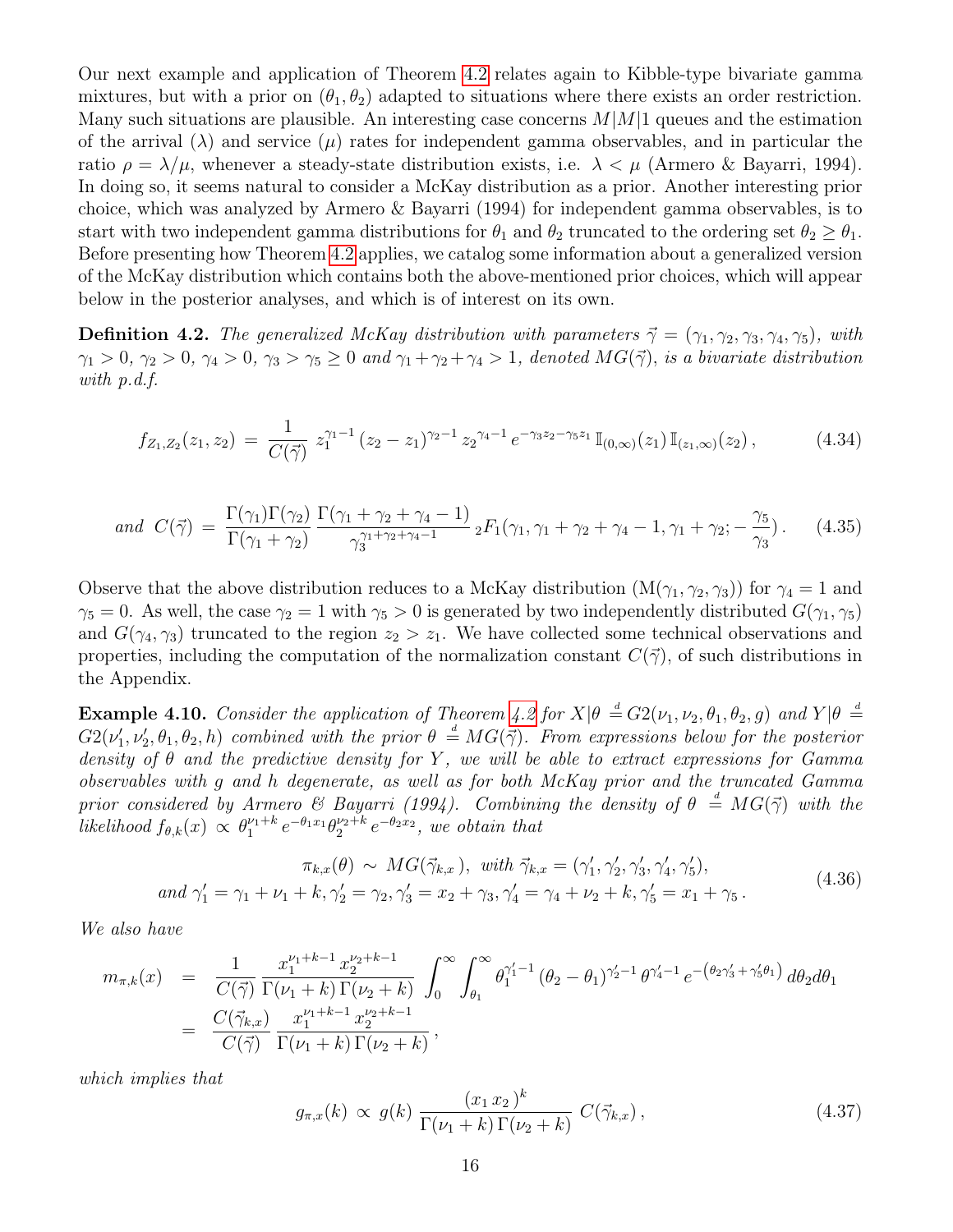with  $C(\cdot)$  defined in [\(4.35\)](#page-15-0) and  $\vec{\gamma}_{k,x}$  given in [\(4.36\)](#page-15-1). From [\(3.4\)](#page-3-1), we therefore infer that the posterior distribution  $U \stackrel{d}{=} \pi |x$  admits the representation

<span id="page-16-0"></span>
$$
U|K' \stackrel{d}{=} MG(\vec{\gamma}_{K',x}) \text{ with } K' \sim g_{\pi,x} \,,\tag{4.38}
$$

as given by  $(4.36)$  and  $(4.37)$ . As mentioned above, the above representation applies to McKay distributed priors (taking  $\gamma_4 = 1, \gamma_5 = 0$ ), as well as the truncated Gamma priors of Armero & Bayarri (taking  $\gamma_2 = 1, \gamma_5 > 0$ ). However, despite its conciseness, this last representation [\(4.38\)](#page-16-0) remains rather unwieldy due to the  $g_{\pi,x}$  density term.

Degenerate case of the mixtures G2, i.e., with  $\mathbb{P}(K = 0) = 1$  in Definition [4.1,](#page-13-1) are not particularly interesting when the joint prior distribution for  $\theta_1$  and  $\theta_2$  factorizes into independent components  $(e.g., as in Corollary 4.1), since the inference problem separates completely into two univariate$  $(e.g., as in Corollary 4.1), since the inference problem separates completely into two univariate$  $(e.g., as in Corollary 4.1), since the inference problem separates completely into two univariate$ independent problems. It is also not admittedly the focus of the mixture models considered in this paper. However, for non-independent components  $\theta_1$  and  $\theta_2$  such as the situation here, the Bayesian analysis is also interesting in the degenerate case. And, the above results applied to  $X_i \stackrel{i.d}{=} G(\nu_i, \theta_i)$ yield immediately the posterior  $\theta|x \sim MG(\vec{\gamma}_{0.x})$ . This further connects to the McKay prior by taking  $\gamma_4 = 1$  and  $\gamma_5 = 0$ , and to the Armero & Bayarri prior by taking  $\gamma_2 = 1$  and  $\gamma_5 > 0$ . Furthermore, the latter work considers the change of variables  $T_1 = \theta_1/\theta_2$ ,  $T_2 = \theta_2$  for reasons of ease of interpretation, and properties of these transformed variables are briefly outlined in the Appendix below.

Turning now to the Bayesian predictive distribution for  $Y|\theta$ , still based on  $X|\theta \triangleq G2(\nu_1, \nu_2, \theta_1, \theta_2, g)$ and prior  $\theta \stackrel{d}{=} MG(\vec{\gamma})$ , we have for [\(4.18\)](#page-9-3), and making use of [\(4.36\)](#page-15-1),

<span id="page-16-1"></span>
$$
q_{\pi}(y|j',k') = \int_0^{\infty} \int_{\theta_1}^{\infty} \prod_{i=1}^2 \frac{y_i^{\nu_i'+j'-1} e^{-\theta_i y_i}}{\Gamma(\nu_i'+j')} \frac{\theta_i^{(\nu_i'+j')}}{C(\vec{\gamma}_{k',x})} \theta_1^{\gamma_1'-1} (\theta_2 - \theta_1)^{\gamma_2'-1} \theta^{\gamma_4'-1} e^{-(\theta_2 \gamma_3'+\gamma_5'\theta_1)} d\theta_2 d\theta_1
$$
  

$$
= \frac{y_1^{\nu_1'+j'-1} y_2^{\nu_2'+j'-1}}{\Gamma(\nu_1'+j)\Gamma(\nu_2'+j)} \frac{C(\vec{\gamma}_{k',j',x,y})}{C(\vec{\gamma}_{k',x})}
$$
(4.39)

 $for \, y > 0, \, and \, with \, \vec{\gamma}_{k',j',x,y} = (\gamma''_1, \gamma''_2, \gamma''_3, \gamma''_4, \gamma''_5), \, \gamma''_1 = \gamma_1 + \nu_1 + \nu'_1 + k' + j', \gamma''_2 = \gamma_2, \gamma''_3 =$  $\gamma_3+x_2+y_2, \gamma''_4=\gamma_4+\nu_2+\nu'_2+k'+j',$  and  $\gamma''_5=\gamma_5+x_1+y_1$ . We thus infer that the predictive distribution of Y admits representation [\(4.17\)](#page-9-2) with  $q_{\pi}(\cdot | J', K')$  given in [\(4.39\)](#page-16-1), and  $g_{\pi,x}$  given in [\(4.37\)](#page-15-2). Finally, the same remarks as above applies for the degenerate case with  $\mathbb{P}(K = 0) = \mathbb{P}(J = 0) = 1$ , In particular, the Bayesian predictive density for Y is given by  $q_{\pi}(\cdot|0,0)$ , i.e., expression [\(4.39\)](#page-16-1) with  $j' = k' = 0.$ 

We now turn to a further illustration for models and priors that are bivariate gamma mixtures. A motivation for this is the flexibility to have prior components that are non-independent in addressing inference for the Kibble distribution parameters or more generally for Kibble type gamma mixtures (Definition [4.1\)](#page-13-1). But, in contrast to the previous example, the dependence among the prior components arises not through an order constraint, but by the presence of a hierarchical commonality.

<span id="page-16-2"></span>**Corollary 4.2.** Consider type II mixtures as in [\(1.2\)](#page-0-1) with  $X|\theta = G_2(\nu_1, \nu_2, \theta_1, \theta_2, g)$  and  $Y|\theta =$  $G_2(\nu'_1, \nu'_2, \theta_1, \theta_2, h)$ , and prior distribution  $\theta \stackrel{d}{=} G_2(a_1, a_2, b_1, b_2, \epsilon)$ . Then,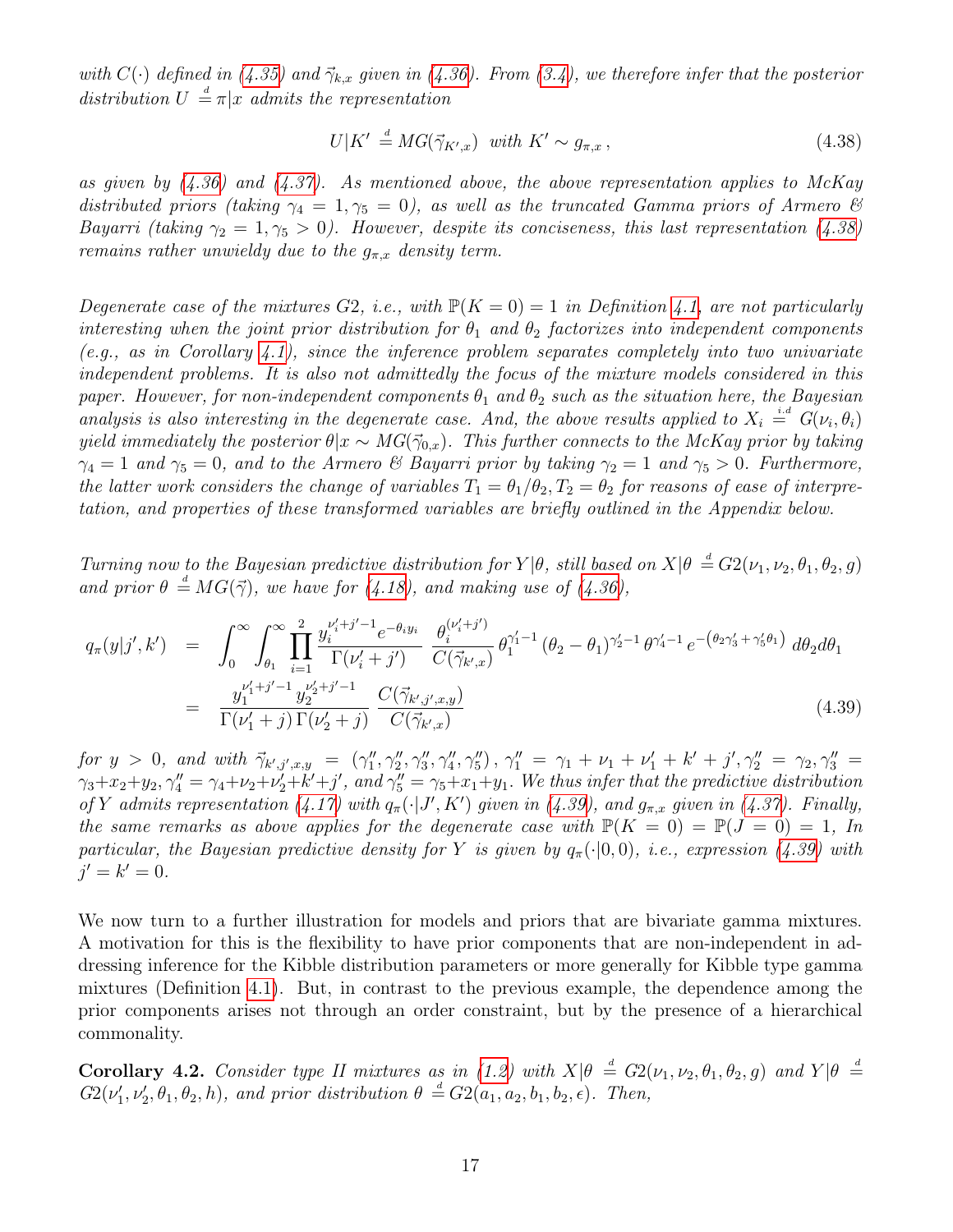(a) The posterior distribution of  $\theta$  based on x is  $G2(a_1 + \nu_1, a_2 + \nu_2, b_1 + x_1, b_2 + x_2, \epsilon_x)$ , with the mixing density (or p.m.f.)  $\epsilon_x$  is that of  $S = d$   $K' + L'$  where  $(K', L')$  has joint density (or p.m.f.) given by

<span id="page-17-0"></span>
$$
p_{K',L'}(k,l) \propto \frac{(a_1 + \nu_1)_{k+l} (a_2 + \nu_2)_{k+l}}{(a_1)_l (a_2)_l (\nu_1)_k (\nu_2)_k} \frac{(x_1 x_2)^k (b_1 b_2)^l}{\{(b_1 + x_1)(b_2 + x_2)\}^{k+l}} g(k) \epsilon(l). \tag{4.40}
$$

(b) The predictive distribution for  $Y = (Y_1, Y_2)$  admits the representation

 $Y_i|J', K' \stackrel{i.d}{=} B2(\nu'_i+J', a_i+\nu_i+K', b_i+x_i), i=1,2, \text{ with } J' \sim h, K' \sim g_{\pi,x} \text{ independent},$ 

<span id="page-17-2"></span>
$$
with \t g_{\pi,x}(k) \propto \frac{g(k) (x_1 x_2)^k}{\{(x_1 + b_1)(x_2 + b_2)\}^k} \frac{I(k, x)}{(\nu_1)_k (\nu_2)_k},
$$
\n
$$
and \t I(k, x) = \int_{\mathcal{K}} \frac{(a_1 + \nu_1)_{k+l} (a_2 + \nu_2)_{k+l}}{(a_1)_1 (a_2)_l} \left(\frac{b_1 b_2}{(x_1 + b_1)(x_2 + b_2)}\right)^l d\epsilon(l).
$$
\n(4.41)

**Proof.** (a) From Theorem [4.2,](#page-8-0) we have

<span id="page-17-1"></span>
$$
\pi_{k,x}(\theta) \propto \int_0^\infty \frac{\theta_1^{a_1+\nu_1+k+l-1} \theta_2^{a_2+\nu_2+k+l-1}}{\Gamma(a_1+l)\Gamma(a_2+l)} e^{-\theta_1(x_1+b_1)-\theta_2(x_2+b_2)} (b_1b_2)^l d\epsilon(l),
$$

which is the density of a  $G_2(a_1 + \nu_1 + k, a_2 + \nu_2 + k, x_1 + b_1, x_2 + b_2, \epsilon'_{x,k})$  distribution having mixing density

$$
\epsilon'_{x,k}(l) = \frac{1}{I(k,x)} \frac{(a_1 + \nu_1)_{k+l} (a_2 + \nu_2)_{k+l}}{(a_1)_1 (a_2)_l} \left(\frac{b_1 b_2}{(x_1 + b_1)(x_2 + b_2)}\right)^l \epsilon(l).
$$

This along with Theorem [4.2](#page-8-0) tell us that the posterior distribution  $U \stackrel{d}{=} \theta | x$  admits the representation

$$
U_i|K', L' \stackrel{i.d}{=} G(\alpha_i + \nu_i + S, x_i + \beta_i), i = 1, 2,
$$

with  $S = K' + L'$ ,  $L'|K' = k' \sim \epsilon'_{x,k'}$ , and  $K' \sim g_{\pi,x}$ . Finally, we have by collecting terms and with an interchange in the order of integration:

$$
p_{K',L'}(k,l) \propto \epsilon'_{x,k}(l) g(k) m_{\pi,k}(x)
$$
  
\n
$$
\propto \epsilon'_{x,k}(l) g(k) \int_{\Theta} f_{\theta,k}(x) \pi(\theta) d\tau(\theta)
$$
  
\n
$$
\propto \frac{\epsilon'_{x,k}(l) g(k) (x_1 x_2)^k}{\Gamma(\nu_1 + k) \Gamma(\nu_2 + k)} \int_{\mathcal{K}} \int_{\Theta} \frac{\theta_1^{a_1 + \nu_1 + k + l - 1} \theta_2^{a_2 + \nu_2 + k + l - 1}}{\Gamma(a_1 + l) \Gamma(a_2 + l)} e^{-\theta_1 (x_1 + b_1) - \theta_2 (x_2 + b_2)} (b_1 b_2)^l d\epsilon(l)
$$
  
\n
$$
\propto \epsilon'_{x,k}(l) g(k) \frac{(x_1 x_2)^k}{\{(x_1 + b_1)(x_2 + b_2)\}^k} \frac{I(k, x)}{\Gamma(\nu_1 + k) \Gamma(\nu_2 + k)},
$$
\n(4.42)

which is indeed [\(4.40\)](#page-17-0).

(b) As in the proof of part (b) of Corollary [4.1,](#page-14-2) the result follows with the evaluation  $g_x(k) \propto$  $g(k)$   $m_{\pi,k}(x)$  obtained in [\(4.42\)](#page-17-1) and yielding [\(4.41\)](#page-17-2).  $\Box$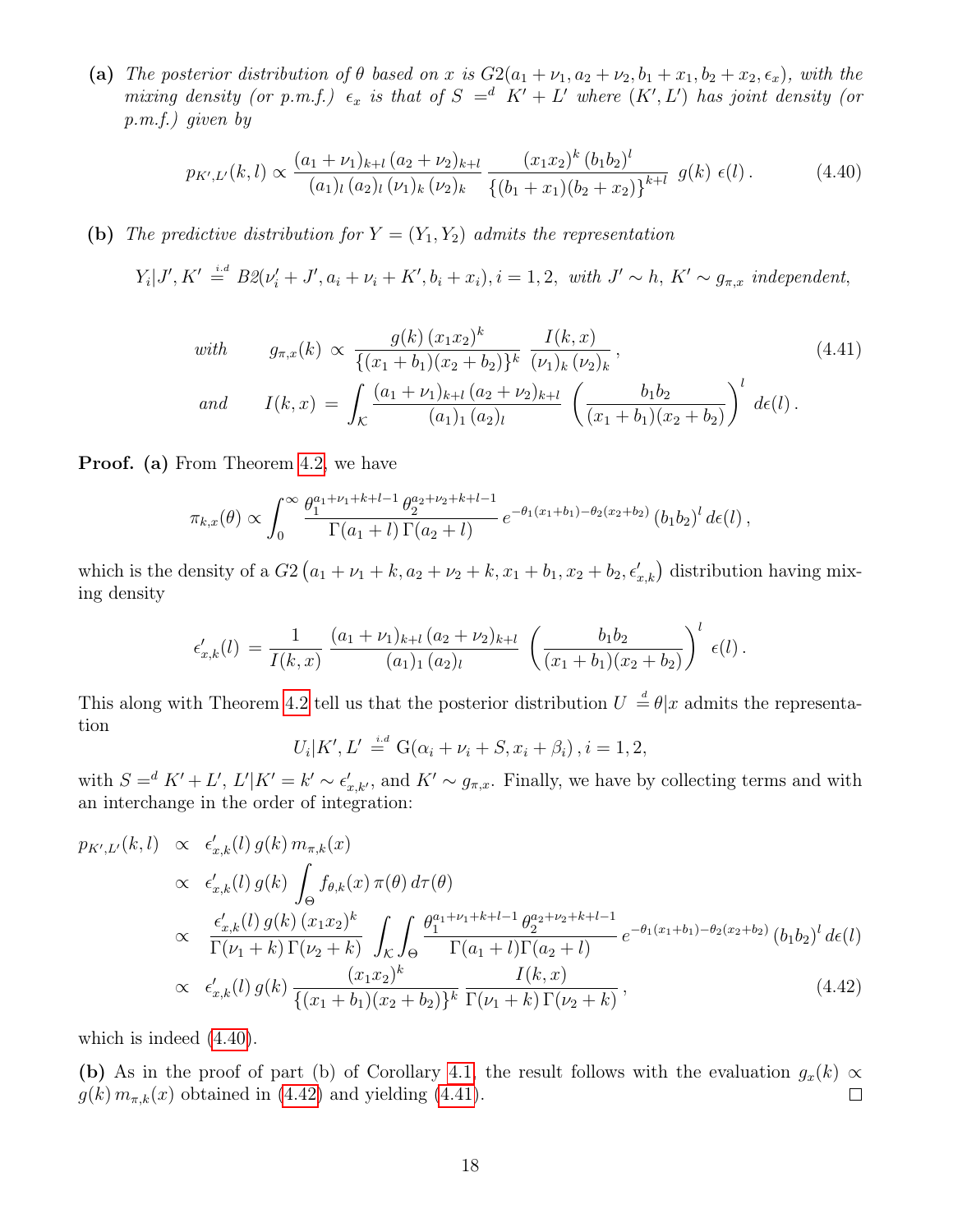Remark 4.4. The results of Corollary [4.2](#page-16-2) are quite general and many particular cases follow, namely depending on the choices of mixing densities for the model and the prior. For degenerate mixing under the prior, i.e.,  $\mathbb{P}_{\epsilon}(L=0) = 1$ , one recovers Corollary [4.1.](#page-14-2) For independent Gamma distributed observables with  $\mathbb{P}_{q}(K = 0) = 1$ , Corollary [4.2](#page-16-2) applies for the posterior distribution, but with  $S = d L'$  and L' having density  $p_{K',L'}(0,l)$  in [\(4.40\)](#page-17-0). In this last case, Poisson or negative binomial distributed  $L'$  leads to results similar to those of Example [4.9.](#page-14-3) Finally, again with  $K$ degenerate at 0, the predictive distribution in part (b) of Corollary [4.2](#page-16-2) applies with  $\mathbb{P}(K' = 0) = 1$ under  $g_{\pi,x}$ .

<span id="page-18-0"></span>Example 4.11. We consider Kibble models and priors as a particular application of Corollary [4.2.](#page-16-2) Namely, take  $\nu_1 = \nu_2$ ,  $a_1 = a_2$ , as well as  $K = NB(\nu_1, 1 - \rho)$ ,  $L = NB(a_1, 1 - \rho_\theta)$  as the mixing variables associated with  $X|\theta$  and  $\theta$  respectively. With p.m.f.'s  $g(k) = \frac{(\nu_1)_k}{k!} (1-\rho)^{\nu_1} \rho^k \mathbb{I}_{\mathbb{N}}(k)$  and  $\epsilon(l) = \frac{(a_1)_l}{l!} (1-\rho)^{a_1} \rho^l$   $\mathbb{I}_{\mathbb{N}}(l)$ , we obtain in applying part (a) of Corollary [4.2](#page-16-2) that

$$
p_{K',L'}(k,l) = \frac{1}{F_4(a_1+\nu_1,a_1+\nu_1;a_1,\nu_1;\omega_1,\omega_2)} \frac{(a_1+\nu_1)_{k+l}(a_1+\nu_1)_{k+l}}{(a_1)_l(\nu_1)_k l! k!} \omega_1^k \omega_2^l \mathbb{I}_{\mathbb{N}}(k) \mathbb{I}_{\mathbb{N}}(l),
$$

with  $\omega_1 = \frac{\rho x_1 x_2}{(x_1 + b_1)(x_2)}$  $\frac{\rho x_1 x_2}{(x_1+b_1)(x_2+b_2)}, \ \omega_2 \ = \ \frac{\rho_\theta \, b_1 \, b_2}{(x_1+b_1)(x_2)}$  $\frac{\rho_{\theta} b_1 b_2}{(x_1+b_1)(x_2+b_2)}$ , and where  $F_4$  is the Appell function of the fourth kind given by

$$
F_4(\gamma_1, \gamma_2; \gamma_3, \gamma_4; w, z) = \sum_{m=0}^{\infty} \sum_{n=0}^{\infty} \frac{(\gamma_1)_{m+n} (\gamma_2)_{m+n}}{m! n! (\gamma_3)_n (\gamma_4)_m} w^m z^n
$$

Part (b) of Corollary [4.2](#page-16-2) applies directly for the Bayesian predictive distribution with  $J' \stackrel{d}{=} NB(a_1, 1-\frac{1}{2})$  $(\rho_{\theta})$  and  $g_{\pi,x}$  derived from [\(4.41\)](#page-17-2) or equivalently as the marginal p.m.f. of K' for the  $p_{K',L'}$ , which is given by

$$
g_{\pi,x}(k) = \frac{{}_2 F_1(a_1 + \nu_1 + k, a_1 + \nu_1 + k; a_1; \omega_2)}{F_4(a_1 + \nu_1, a_1 + \nu_1; a_1, \nu_1; \omega_1, \omega_2)} \frac{(a_1 + \nu_1)_k (a_1 + \nu_1)_k}{(\nu_1)_k k!} \omega_1^k \mathbb{I}_{\mathbb{N}}(k).
$$
 (4.43)

.

.

Remark 4.5. The posterior distribution in Corollary [4.1](#page-14-2) is conveniently expressed in terms of a G2 mixture distribution with mixing variable  $S = K' + L'$  based on joint density (or p.m.f.) given in  $(4.40)$ . The previous example gives a more precise form for a negative binomial mixture. The properties of S remain to be explored in general or for other specific choices of q and  $\epsilon$ . In terms of the posterior expectation, it follows readily from the above that:

$$
\mathbb{E}(\theta|x) = \mathbb{E}^{S|x} \{ \mathbb{E}(\theta|x, S) \} = \left( \frac{a_1 + \nu_1 + \mathbb{E}(S|x)}{x_1 + b_1}, \frac{a_2 + \nu_2 + \mathbb{E}(S|x)}{x_2 + b_2} \right)
$$

In the context of Example [4.11,](#page-18-0) one obtains with standard manipulations that

$$
\mathbb{E}(S|x) = \mathbb{E}(K') + \mathbb{E}(L') = \frac{(a_1 + \nu_1)^2 (\omega_1 A_2 / \nu_1 + \omega_2 A_3 / a_1)}{A_1},
$$

with  $A_1 = F_4(a_1 + \nu_1, a_1 + \nu_1; a_1, \nu_1; \omega_1, \omega_2), A_2 = F_4(a_1 + \nu_1 + 1, a_1 + \nu_1 + 1; a_1, \nu_1 + 1; \omega_1, \omega_2),$  and  $A_3 = F_4(a_1 + \nu_1 + 1, a_1 + \nu_1 + 1; a_1 + 1, \nu_1; \omega_1, \omega_2).$ 

# Appendix

Here are some observations on the generalized McKay distribution  $MG(\vec{\gamma})$ , with p.d.f. given in [\(4.34\)](#page-15-3).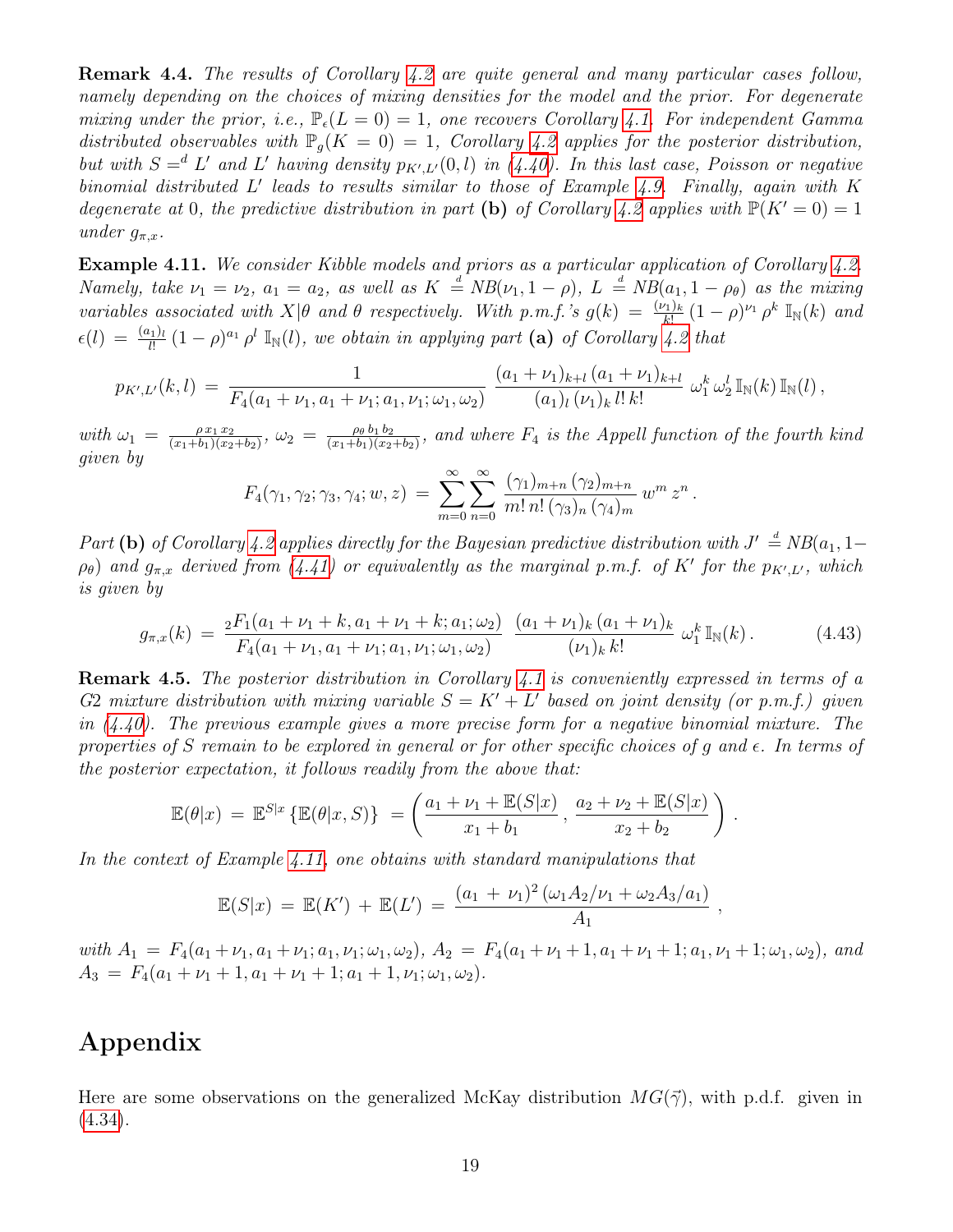**A.** With the transformation  $(Z_1, Z_2) \rightarrow (T_1 = Z_1/Z_2, T_2 = Z_2)$ , one obtains the density

<span id="page-19-0"></span>
$$
f_{T_1,T_2}(t_1,t_2) = \frac{1}{C(\vec{\gamma})} t_1^{\gamma_1-1} (1-t_1)^{\gamma_2-1} t_2^{\gamma_1+\gamma_2+\gamma_4-2} e^{-t_2(\gamma_3+\gamma_5 t_1)} \mathbb{I}_{(0,1)}(t_1) \mathbb{I}_{(0,\infty)}(t_2).
$$
 (4.44)

From this, it follows immediately that

$$
T_2|T_1 = G(\gamma_1 + \gamma_2 + \gamma_4 - 1, \gamma_3 + \gamma_5 T_1),
$$

and then using the value of  $C(\vec{\gamma})$  given in [\(4.35\)](#page-15-0), we obtain the marginal density

$$
f_{T_1}(t_1) = \frac{\Gamma(\gamma_1 + \gamma_2)}{\Gamma(\gamma_1)\Gamma(\gamma_2)} \frac{t_1^{\gamma_1 - 1} (1 - t_1)^{\gamma_2 - 1}}{{}_2F_1(\gamma_1, \gamma_1 + \gamma_2 + \gamma_4 - 1, \gamma_1 + \gamma_2; -\frac{\gamma_5}{\gamma_3})} \left(\frac{\gamma_3}{\gamma_3 + \gamma_5 t_1}\right)^{\gamma_1 + \gamma_2 + \gamma_4 - 1} \mathbb{I}_{(0,1)}(t_1).
$$

Observe that we have independence between  $T_1$  and  $T_2$  iff  $\gamma_5 = 0$ , which includes the McKay case, and that  $T_1 \stackrel{d}{=} B(\gamma_1, \gamma_2)$  whenever  $\gamma_5 = 0$ . We point out that, for  $\gamma_4 = 1$ , the above density for  $T_1$  matches a generalized Beta distribution given by Chen & Novick (1984) with parameters  $\gamma_1, \gamma_2, \lambda = 1 + \frac{\gamma_5}{\gamma_3}$ , and p.d.f.  $\lambda^{\gamma_1} \frac{\Gamma(\gamma_1 + \gamma_2)}{\Gamma(\gamma_1)\Gamma(\gamma_2)}$  $\Gamma(\gamma_1)\Gamma(\gamma_2)$  $t_1^{\gamma_1-1} (1-t_1)^{\gamma_2-1}$  $\frac{t_1^{11-1} (1-t_1)^{\gamma_2-1}}{(1-(1-\lambda)t_1)^{\gamma_1+\gamma_2}} \mathbb{I}_{(0,1)}(t_1)$ . More generally, the density has appeared in Exton (1976), as well as in Armero & Bayarri (1994) where it is referred to as a Gauss hypergeometric distribution.

- **B.** The given expression for the normalization constant  $C(\vec{\gamma})$  can be checked by integrating [\(4.44\)](#page-19-0) via an expansion of the term  $e^{-\gamma_5 t_1 t_2}$  in its MacLaurin series, and interchanging integrals and sum.
- C. The marginals densities of Z, which are gamma distributed for the McKay distribution, are given as follows:

$$
f_{Z_1}(z_1) = \frac{1}{C(\vec{\gamma})} \int_{z_1}^{\infty} f_{Z_1, Z_2}(z_1, z_2) dz_2
$$
  
\n
$$
= \frac{1}{C(\vec{\gamma})} z_1^{\gamma_1 - 1} e^{-\gamma_5 z_1} \int_0^{\infty} u^{\gamma_2 - 1} (u + z_1)^{\gamma_4 - 1} e^{-\gamma_3 (z_1 + u)} du
$$
  
\n
$$
= \frac{\Gamma(\gamma_2)}{C(\vec{\gamma})} z_1^{\gamma_1 + \gamma_2 + \gamma_4 - 1} e^{-(\gamma_5 + \gamma_3) z_1} \psi(\gamma_2, \gamma_2 + \gamma_4, \gamma_3 z_1),
$$

for  $z_1 > 0$ , using the identity  $\int_0^\infty t^{a-1} (\Delta + t)^{b-a-1} e^{-ct} dt = \Delta^{b-1} \Gamma(a) \psi(a, b, c\Delta)$  which holds for  $a, c > 0$  and  $b \in \mathbb{R}$ . Observe that  $Z_1 \stackrel{d}{=} G(\gamma_1, \gamma_3 + \gamma_5)$  for  $\gamma_4 = 1$ , as  $\psi(a, a + 1, c) = c^{-a}$ for  $a, c > 0$ , and that the additional specification  $\gamma_5 = 0$  leads us back to the McKay case.

For the marginal density of  $Z_2$ , we have

$$
f_{Z_2}(z_2) = \frac{1}{C(\vec{\gamma})} z_2^{\gamma_4 - 1} e^{-\gamma_3 z_2} \int_0^{z_2} z_1^{\gamma_1 - 1} (z_2 - z_1)^{\gamma_2 - 1} e^{-\gamma_5 z_1} dz_1
$$
  
\n
$$
= \frac{1}{C(\vec{\gamma})} z_2^{\gamma_1 + \gamma_2 + \gamma_4 - 1} e^{-\gamma_3 z_2} \int_0^1 u^{\gamma_1 - 1} (1 - u)^{\gamma_2 - 1} e^{-\gamma_5 z_2 u} du
$$
  
\n
$$
= \frac{z_2^{\gamma_1 + \gamma_2 + \gamma_4 - 1} e^{-\gamma_3 z_2}}{\Gamma(\gamma_1 + \gamma_2 + \gamma_4 - 1)} \frac{\gamma_3^{\gamma_1 + \gamma_2 + \gamma_4 - 1} 1 F_1(\gamma_1; \gamma_1 + \gamma_2; -\gamma_5 z_2)}{{}_2F_1(\gamma_1, \gamma_1 + \gamma_2 + \gamma_4 - 1; \gamma_1 + \gamma_2; -\frac{\gamma_5}{\gamma_3})},
$$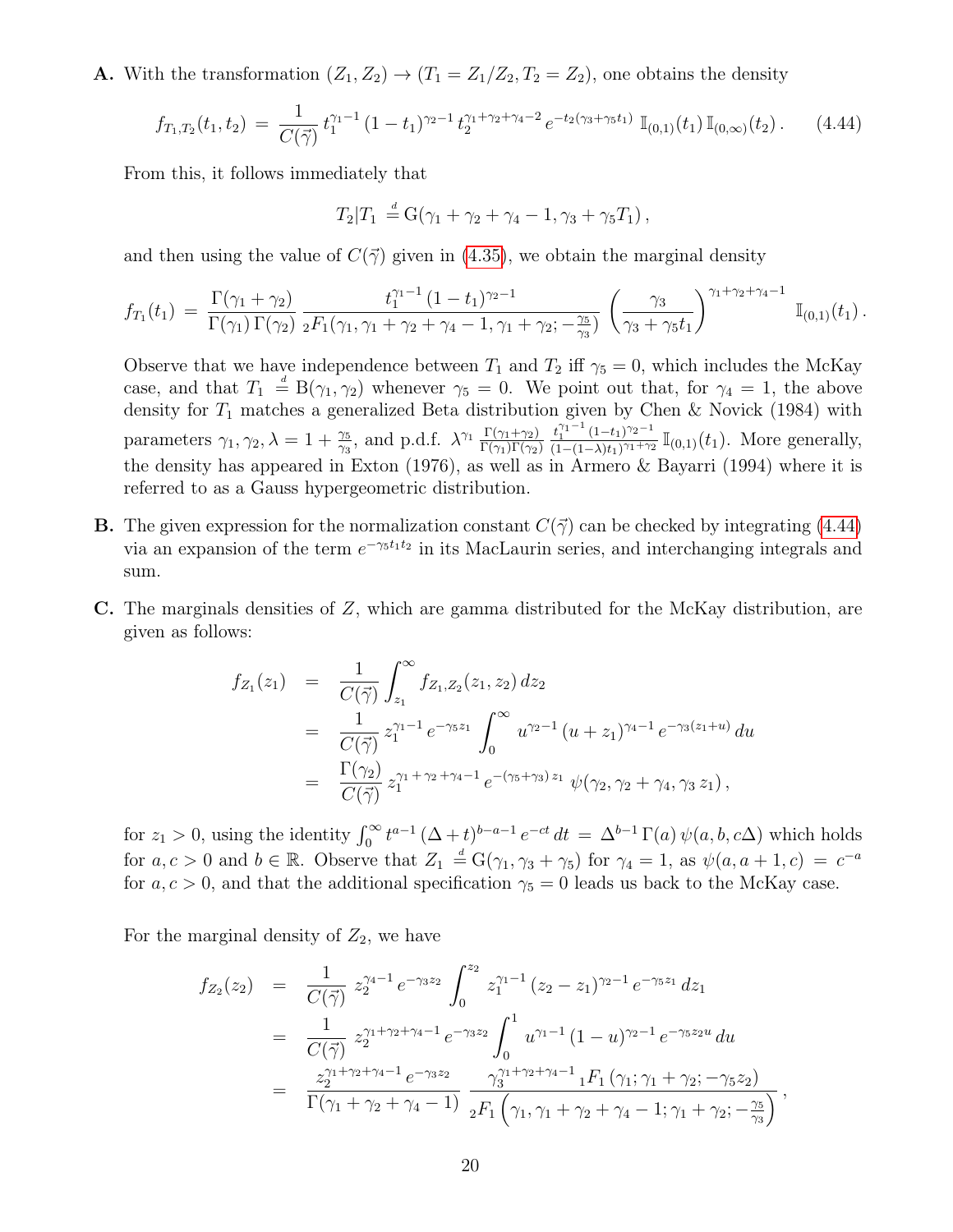for  $z_2 > 0$ , and with the change of variables  $z_1 = z_2u$ , as well as the confluent hypergeometric identity  $\int_0^1 u^{a-1}(1-u)^{b-1} e^{-cu} du = \frac{\Gamma(a)\Gamma(b)}{\Gamma(a+b)}$  $\frac{\Gamma(a)\Gamma(b)}{\Gamma(a+b)}$  1 $F_1(a; a+b; -c)$ ,  $a, b, c > 0$ . Observe that  $Z_2 \stackrel{d}{=}$  $G(\gamma_1 + \gamma_2 + \gamma_4 - 1, \gamma_3)$  for  $\gamma_5 = 0$ , while  $f_{Z_2}(z_2) = \frac{(\gamma_3^{(2)})(\gamma_3 + \gamma_5)^{\gamma_1}}{\Gamma(\gamma_1 + \gamma_2)}$  $\frac{f^{2}) (\gamma_{3}+\gamma_{5})^{\gamma_{1}}}{\Gamma(\gamma_{1}+\gamma_{2})} z_{2}^{\gamma_{1}+\gamma_{2}} \, e^{-\gamma_{3} z_{2}} \, {}_{1}F_{1}(\gamma_{1},\gamma_{1}+ \gamma_{2})$  $\gamma_2; -\gamma_5 z_2$   $\mathbb{I}_{(0,\infty)}(z_2)$  for  $\gamma_4 = 1$  using the identity  ${}_1F_0(a; -; -c) = (1+c)^{-a}$  for  $a > 0$  and  $c \in (-1, 1).$ 

**D.** The moments are readily expressible in terms of the constant of normalization  $C(\vec{\gamma})$ . For instance, it is easy to obtain the mixed moments

$$
\mathbb{E}(Z_1^m Z_2^n) = \frac{(\gamma_1)_m (\gamma_2)_n (\gamma_1 + \gamma_2 + \gamma_4 - 1)_s}{(\gamma_1 + \gamma_2)_s \gamma_3^s} \frac{{}_2F_1(\gamma_1 + m, \gamma_1 + \gamma_2 + \gamma_4 + s - 1, \gamma_1 + \gamma_2 + s; -\frac{\gamma_5}{\gamma_3})}{{}_2F_1(\gamma_1, \gamma_1 + \gamma_2 + \gamma_4 - 1, \gamma_1 + \gamma_2; -\frac{\gamma_5}{\gamma_3})},
$$

for  $m, n \in \mathbb{N}$  and  $s = m + n$ .

**E.** For McKay distributed  $(Z_1, Z_2)$ , the variables  $U_1 = Z_1$  and  $U_2 = Z_2 - Z_1$  are independently distributed. For the general case, it is easy to verify that we obtain conditional distributions that are Kummer type II, namely:

$$
U_2|U_1 \stackrel{d}{=} \mathrm{K2}(\gamma_2, 1 - \gamma_2 - \gamma_4, \gamma_3 U_1, U_1)
$$
 and  $U_1|U_2 \stackrel{d}{=} \mathrm{K2}(\gamma_1, 1 - \gamma_2 - \gamma_4, (\gamma_3 + \gamma_5) U_2, U_2)$ ,

with independence iff  $\gamma_4 = 0$ .

## Concluding remarks

For two common types of mixtures, we have provided analytical, novel and practical representations of Bayesian posterior and predictive distributions corresponding to a given prior distribution. By doing so, we have added to the catalogue of such Bayesian solutions which require little computation except recourse to some special but familiar functions and distributions. Specific model and prior distribution choices have been put to the forefront for illustrative purposes and for their practicality. These include inference for common non-central distributions (chi-square, Beta, Fisher), the distribution of the coefficient of determination  $R^2$  in multiple regression models, mixtures of normal and exponential distributions, and bivariate gamma mixtures including the Kibble distribution.

## Acknowledgements

Éric Marchand gratefully acknowledges the research support from the Natural Sciences and Engineering Research Council of Canada.

## References

- [1] Aitchison, J. & Dunsmore, I.R. (1975). Statistical Prediction Analysis. Cambridge University Press.
- [2] Armero, C. & Bayarri, M. J. (1994). Prior assessments for prediction in queues. Journal of the Royal Statistical Society. Series D (The Statistician), 43, 139–153.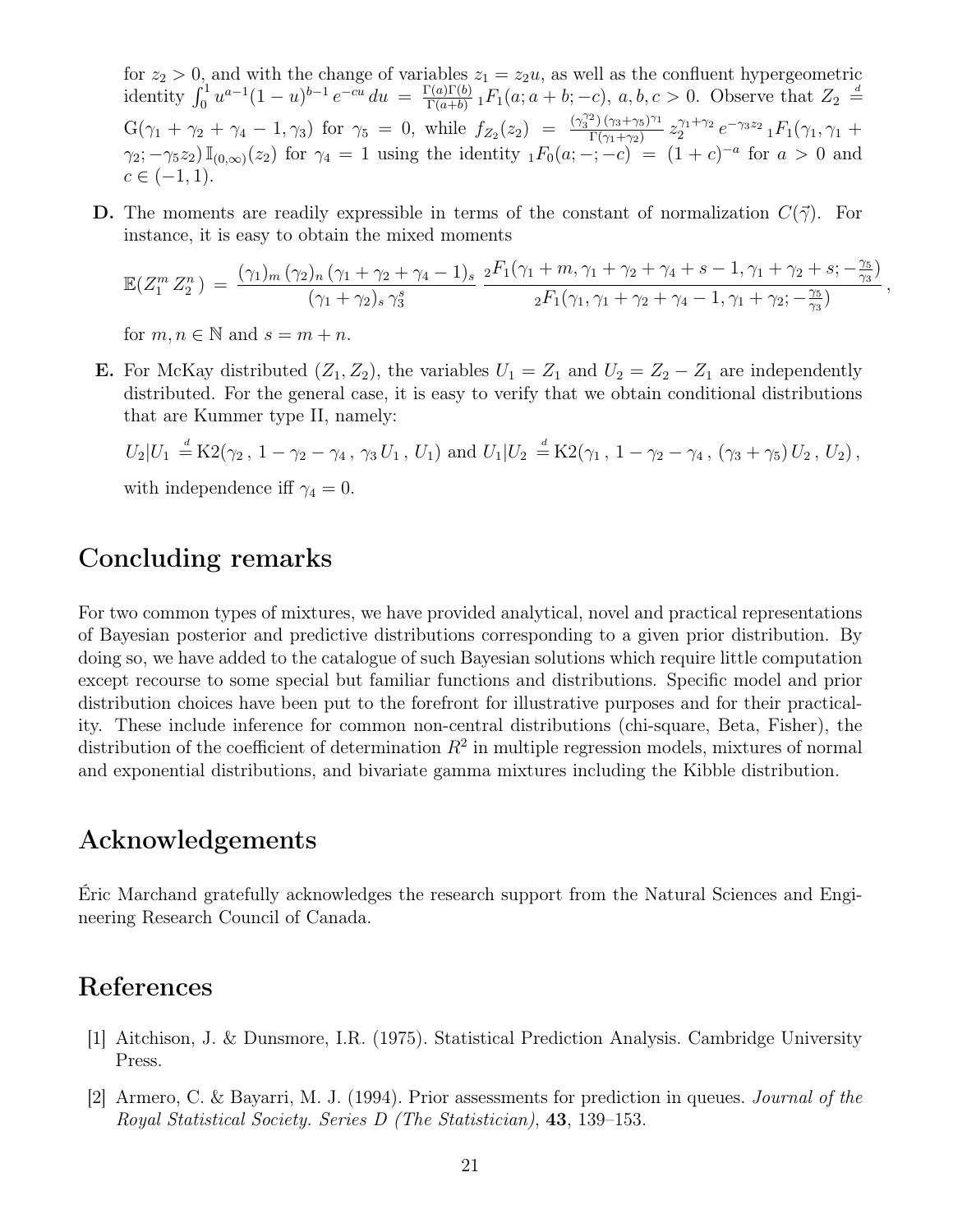- [3] Amaral, M.A. & Dunsmore, I.R. (1980). Optimal estimates of predictive distributions. Biometrika, 67, 685-689.
- [4] Barndorff-Nielsen, O.E., Kent, J. & Sørensen, M. (1982). Normal variance-mean mixtures and z-distributions. International Statistical Review, 50, 145–159
- [5] Bulgren, W. G. (1971). On representations of the doubly non-central F distribution. Journal of the American Statistical Association, 66, 184–186.
- [6] Chen, J.J. & Novick, M.R. (1984). Bayesian analysis for binomial models with generalized Beta prior distributions. Journal of Educational and Behavioral Statistics, 9, 163–175.
- [7] Exton, H. (1976). Multiple Hypergeometric Functions and Applications. Horwood.
- [8] Hamza, M. & Vallois, P. (2016). On Kummer's distribution of type two and a generalized beta distribution. Statistics  $\mathcal{B}$  Probability Letters, 118, 60–69.
- [9] Iliopoulos, G., Karlis, D. & Ntzoufras, I. (2005). Bayesian estimation in Kibble's bivariate gamma distribution. Canadian Journal of Statistics, 33, 571-589.
- [10] Johnson, N.L., Kotz, S. & Balakrishnan, N. (2000). Continuous multivariate distributions, Volume 1: Models and Applications, 2nd edition, John Wiley & Sons, New York.
- [11] Johnson, N.L., Kotz, S. & Kemp, A. (1995). Discrete univariate distributions, 2nd edition, John Wiley & Sons, New York.
- [12] Jones, M. C. & Marchand, É. (2019). Multivariate discrete distributions via sums and shares. Journal of Multivariate Analysis, 171, 83-93.
- [13] Kibble, W. F. (1941). A two-variate gamma-type distribution. Sankhya, 5, 137–150.
- [14] Kubokawa, T., Marchand, É. & Strawderman, W.E. (2017). A unified approach to estimation of noncentrality parameters, the multiple correlation coefficient, and mixture models. Mathematical Methods of Statistics, 26, 134-148.
- [15] Kubokawa, T., Marchand, É. & Strawderman, W.E. (2015). On predictive density estimation for location families under integrated squared error loss. Journal of Multivariate Analysis, 142, 57–74.
- [16] Landriault, D., Moutanabbir, K. & Willmot, G. (2015). A note on order statistics in the mixed Erlang case. Statistics & Probability Letters, 106, 13-18.
- [17] Laurent, S. (2012). Some Poisson mixtures distributions with a hyperscale parameter. Brazilian Journal of Probability and Statistics, 26, 265–278.
- [18] Lindley, D. & Singpurwalla (1986). Multivariate distributions for the life lengths of a system sharing a common environment. Journal of Applied Probability, 23, 418–431.
- [19] Marchand, É. (2001). Point estimation of the coefficient of determination. Statistics  $\mathscr{C}$  Decisions, 19, 137–154.
- [20] McKay, A.T. (1934). Sampling from batches. Supplement to the Journal of the Royal Statistical Society, 1, 207–216.